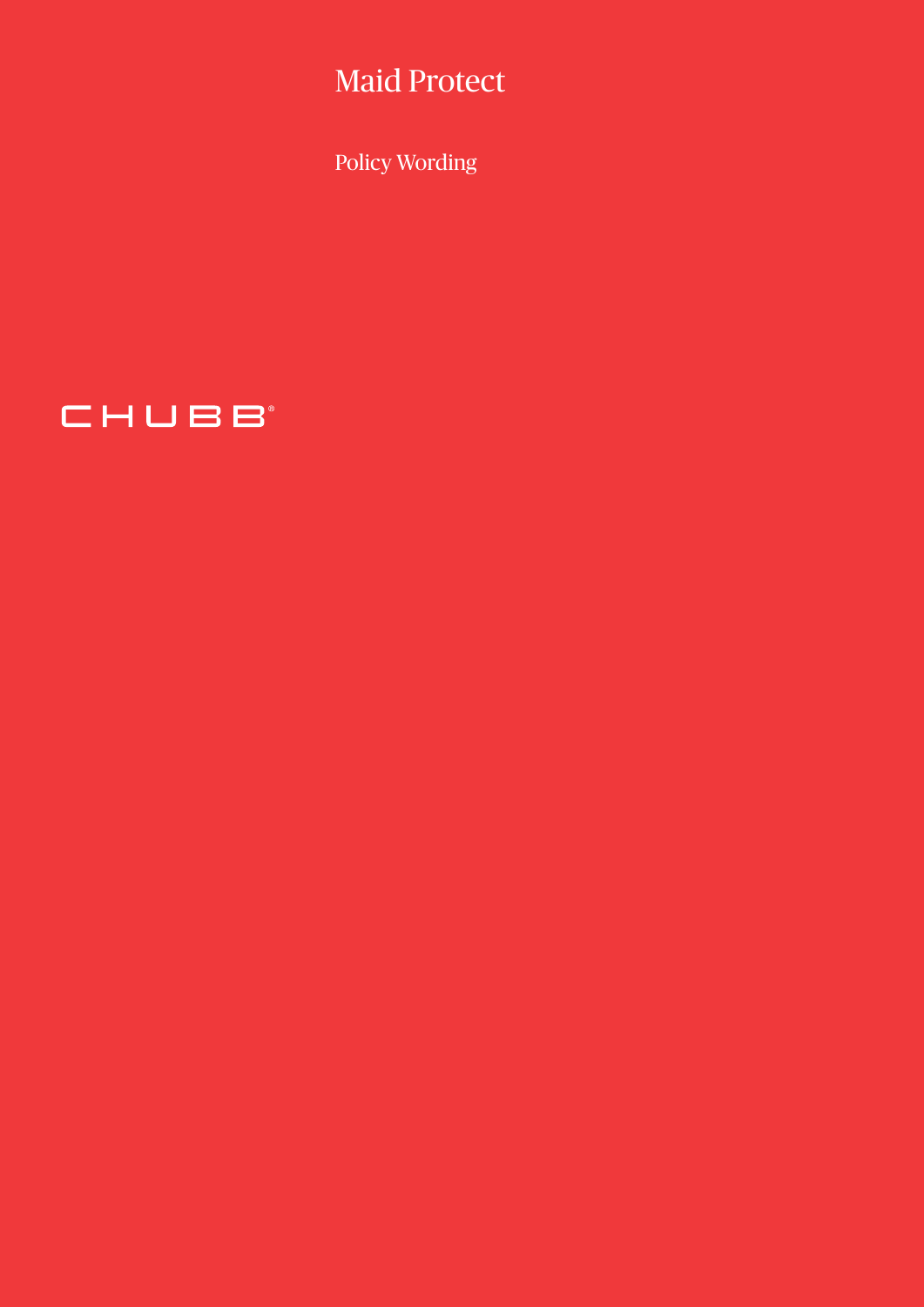## Maid Protect

#### **1 Important Information Regarding Your Policy**

#### **1.1 Your Policy**

- 1.1.1 Your Policy Wording and Policy Schedule together form Your Policy and describe the insurance contract between You and Us.
- 1.1.2 In return for You paying Us the premium, We insure You for the Event(s) subject to the terms, conditions and exclusions under Your Policy.

#### **1.2 Please read Your Policy**

1.2.1 It is important that You carefully read and understand Your Policy because it describes the terms, conditions and exclusions that apply to Your insurance.

#### **1.3 Checking Your Policy**

1.3.1 Please check Your Policy to make sure all the information in it is correct. Please let Us know straight away if any changes are needed. Please contact Us if You have changed Your address, email address or Nominated Account details.

#### **1.4 Contacting Us**

- 1.4.1 If You have any questions or need to contact Us, please:
	- (a) write to Us at Chubb Insurance Singapore Limited, 138 Market Street, #11-01, CapitaGreen, Singapore 048946; or
	- (b) contact Our Customer Service Hotline: +65 6398 8797, Mondays to Fridays, 9.00am – 5.00pm, excluding Public Holidays.

#### **1.5 Keeping Your documents safe**

- 1.5.1 You should keep Your Policy in a safe place in case You need to refer to it in the future.
- 1.5.2 Certain types of cover under Your Policy require You to provide receipts and other documentary evidence to Us when You make claim. You should keep those documents in a safe place in case We need them to settle a claim.

## **2 Cover Under Your Insurance Policy**

#### **2.1 Who and What is insured?**

2.1.1 Your Maid named in the Policy Schedule is insured for the Event(s) subject to the terms, conditions and exclusions of Your Policy.

#### **2.2 What are the Eligibility Requirements?**

2.2.1 Your Maid has to be approved by Singapore's Ministry of Manpower for employment by You.

#### **3 The Meaning Of Certain Words**

- **3.1** The following words when used with capital letters in Your Policy Wording or the Policy Schedule have the meaning given below.
- **3.2 Accidental Death** means death occurring as a result of an Accidental Injury.
- **3.3 Accidental Injury** means a bodily injury resulting from an accident and which is not an illness and which:
	- (a) is caused by a sudden, unforeseen and fortuitous event, external to the body; and
	- (b) occurs at an identifiable time and place during the Period of Insurance; and
	- (c) results solely from the accident and independently of any other cause; and
- 2 © 2021 Chubb. Coverages underwritten by one or more subsidiary companies. Not all coverages available in all jurisdictions. Chubb® and its respective logos, and Chubb. Insured.<sup>™</sup> are protected trademarks of Chubb. Published 09/2021.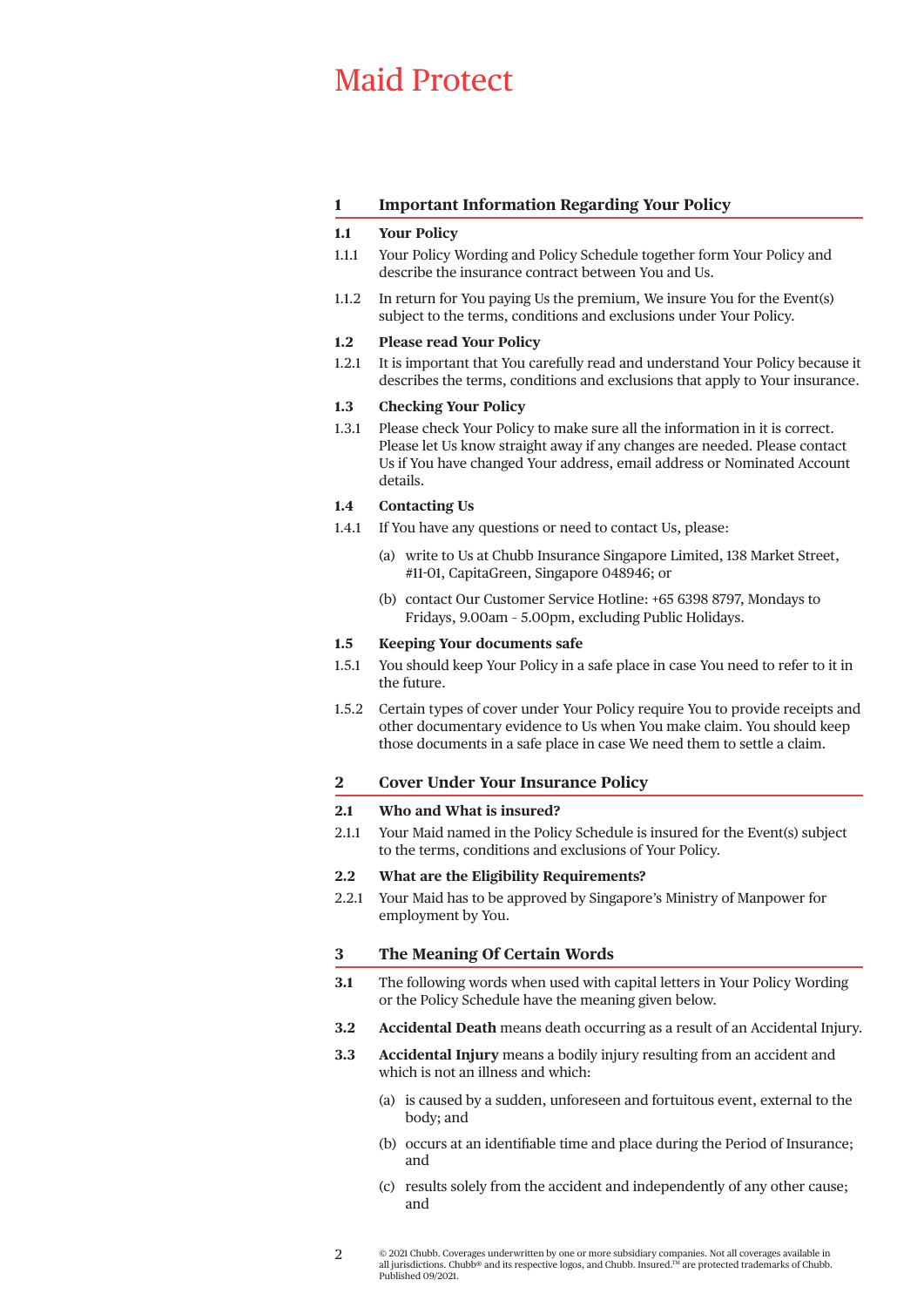- (d) includes a bodily injury suffered by You being directly and unavoidably exposed to the elements as a result of an accident.
- **3.4 Chinese Doctor** means a legally licensed traditional Chinese medicine practitioner (including acupuncturist and bonesetter) duly registered and practicing within the scope of his/her license pursuant to the laws of the country in which such practice is maintained. Chinese Doctor shall not include You or Your relative unless otherwise approved by Us.
- **3.5 Chiropractor** means a legally licensed practitioner in chiropractic medicine who is registered and can practise within the scope of their licence according to the laws and regulations applicable in Singapore. Chiropractor shall not include You or Your relative unless otherwise approved by Us.
- **3.6 Confined or Confinement** means confinement for a continuous uninterrupted period of at least twenty-four (24) hours in a Hospital as a resident bed patient upon the advice of and under the regular care and attendance of a Doctor.
- **3.7 Commencement Date** means 12.01am Singapore Time on the date We agree to provide insurance under the Policy and which is shown in Your Policy Schedule.
- **3.8 Community Hospital** means a community hospital approved by the Ministry of Health of Singapore to provide an intermediate level of care for individuals who are fit for discharge from acute hospitals but require inpatient convalescent and rehabilitative care. Community Hospital does not mean hospice, convalescent centre, Hospital and homes.
- **3.9 Doctor** means a legally registered medical practitioner who is not You or Your relative.
- **3.10 Event(s)** means the Event(s) listed in the benefits section of Your Policy.
- **3.11 Hospital** means a legally constituted establishment operated pursuant to the laws of the country in which it is based, which holds a licence as a Hospital (if licensing is required in the state or government jurisdiction) and meets the following requirements:
	- (a) operates primarily for the reception, care and medical treatment of sick, ailing or injured persons as in-patients;
	- (b) provides full-time nursing service by and under the supervision of a staff of nurses;
	- (c) has a staff of one (1) or more Doctors available at all times;
	- (d) maintains organised facilities for the medical diagnosis and treatment and provides (where appropriate) facilities for major surgery within the confines of the establishment or in facilities controlled by the establishment;
	- (e) is not primarily a clinic, nursing, rest or convalescent home or home for the aged or place for alcoholics or drug addicts, Community Hospital or similar establishment or a special unit of a Hospital used primarily for such purposes;
	- (f ) is not a mental institution or an institution confined primarily to the treatment of psychiatric disease including sub-normality or the psychiatric department of a Hospital; and
	- (g) is not a health hydro or nature cure clinic.
- **3.12 Hospital and Surgical Expenses** means costs of surgery and/or treatment as an inpatient of a Hospital in Singapore including charges for accommodation, X-ray, massage, normal food, medical attendant fees, surgeon fees, anaesthetist fees, theatre and pathology fees, radiological treatment, drugs, medicines and any other costs of examination, treatment or special services certified as essential by a Doctor.
- **3.13 Insured Person(s)** means the person(s) insured under Your Policy as specified in the Policy Schedule.
- **3.14 Like Categories** means characteristics of the insured risk that are similar in nature including but not limited to age, gender, claims experience and occupation classification that are used for calculating and determining the premiums.
- **3.15 Maid** means Your foreign domestic worker named in the Policy Schedule approved by Singapore's Ministry of Manpower for employment by You.
- **3.16 Medical Expenses** means usual, reasonable and customary Doctors' (including Chinese Doctor) fees, hospitalisation fees, massage, medical supplies and medications all of which must have been necessary and reasonably incurred in the medical or surgical treatment of the Accidental Injury.
- **3.17 Nominated Account** means the credit card account or designated DBS/POSB bank account, which is not a Medisave account, to which premiums are to be charged.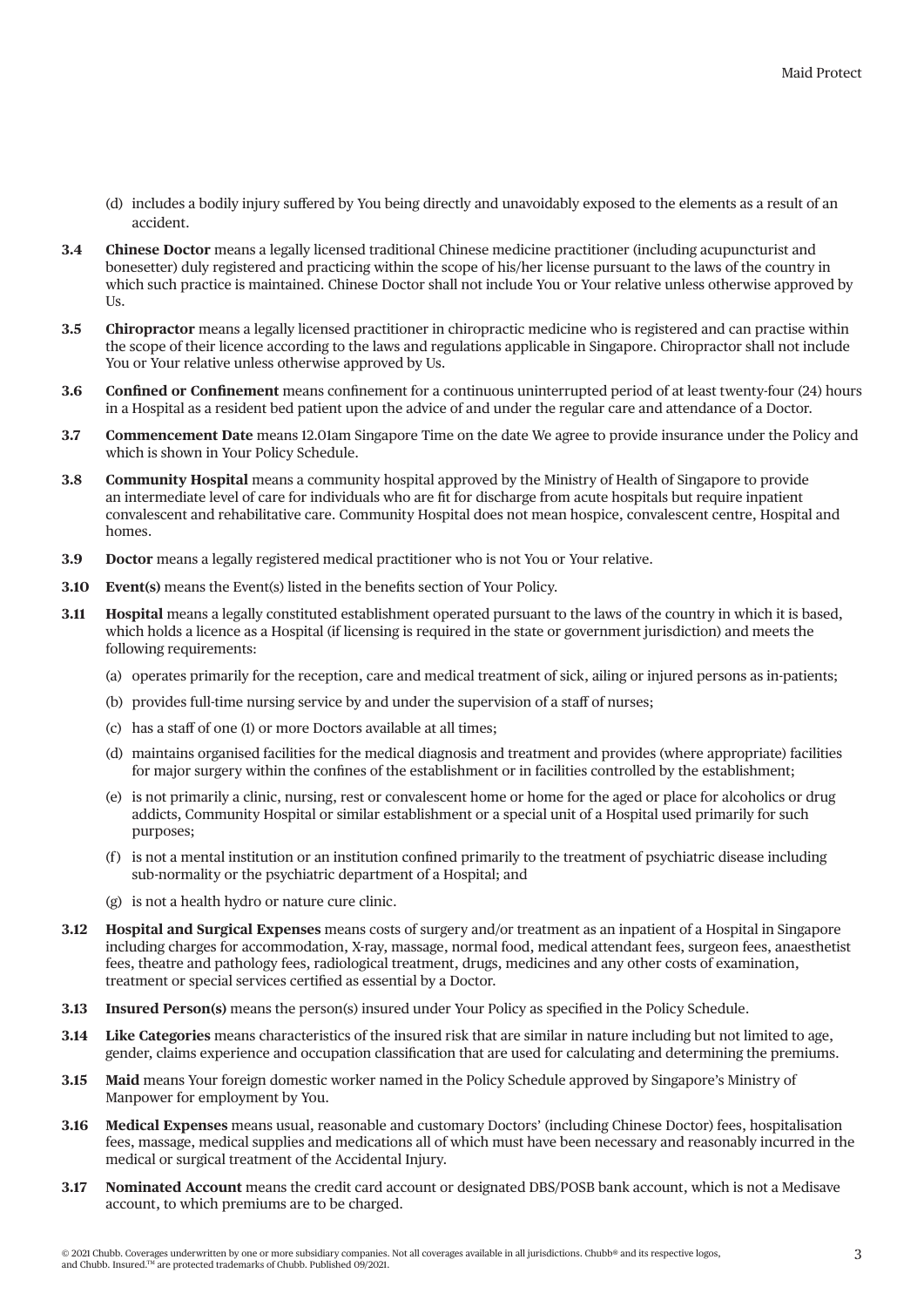- **3.18 Period of Insurance** means a period of twenty-six (26) months from the Commencement Date as stated in Your Policy Schedule.
- **3.19 Period of Cover** means the period which the Maid is covered within the Period of Insurance. For a new Maid, the cover starts on the Maid's arrival in Singapore, upon the clearance of the Singapore immigration. Period of Cover ceases in accordance with Clause 9.3.
- **3.20 Permanent Disablement** means the loss as described in the Accidental Permanent Disability Benefit Schedule.
- **3.21 Policy** means Your Policy Wording and Policy Schedule describing the insurance contract between You and Us.
- **3.22 Policy Schedule** means the schedule which We send You with Your Policy Wording.
- **3.23 Policy Wording** means this document.
- **3.24 Pre-Existing Medical Condition** means:
	- (a) Any condition for which a Doctor was consulted or for which treatment or medication was prescribed prior to the Period of Cover; or
	- (b) A condition, the manifestation or symptoms of which a reasonable person in the circumstances would be expected to be aware of at or before the Commencement Date.
- **3.25 Sickness** means illness or disease contracted and commencing whilst this Policy is in force and results, directly and independently of all other such causes.
- **3.26 We/Us/Our** means Chubb Insurance Singapore Limited.
- **3.27 You/Your** means the person who is named as the policyholder or the Insured Person(s) named in the Policy Schedule.

## **4 Benefits Table**

**4.1** The maximum limits of claims, compensation, expenses or benefits payable by Us for each claim and in total for the Period of Insurance are shown in the Benefits Table below, unless stated otherwise.

| <b>Section</b>   | <b>Benefit</b>                                                                                                                                                | <b>Benefit Amount / Limit</b><br><b>(Singapore Dollars)</b>                                                                                          |
|------------------|---------------------------------------------------------------------------------------------------------------------------------------------------------------|------------------------------------------------------------------------------------------------------------------------------------------------------|
|                  | <b>Accidental Death</b>                                                                                                                                       | \$60,000                                                                                                                                             |
|                  | <b>Accidental Permanent Disability</b>                                                                                                                        | \$60,000 per policy year<br>Refer to the Accidental Permanent Disability Benefit<br>Schedule for the applicable percentage of Sum<br>Insured payable |
|                  | <b>Accidental Medical Expenses Reimbursement</b>                                                                                                              | \$1,000<br>(Sub-limit of \$100 for each Accidental Injury<br>in respect of treatment by a Chinese Doctor or<br>Chiropractor)                         |
| $\mathfrak{D}$   | <b>Hospital and Surgical Expenses</b><br>(including Day Surgery, Pre-Hospitalisation<br>Diagnostic Services and Post-Hospitalisation Follow-<br>up Treatment) | \$15,000 per policy year                                                                                                                             |
| $\overline{3}$   | <b>Replacement Maid Expenses</b>                                                                                                                              | \$500                                                                                                                                                |
| $\bf 4$          | <b>Wages and Levy Reimbursement</b>                                                                                                                           | \$30 per day up to 30 consecutive days                                                                                                               |
| $\overline{5}$   | <b>Repatriation Expenses</b>                                                                                                                                  | \$10,000                                                                                                                                             |
| 6                | <b>Termination Expenses</b>                                                                                                                                   | \$300                                                                                                                                                |
| $\overline{7}$   | <b>Special Grant</b>                                                                                                                                          | \$2,000                                                                                                                                              |
| 8                | <b>Liability to Third Parties</b>                                                                                                                             | \$5,000                                                                                                                                              |
| $\overline{9}$   | <b>Maid's Personal Belongings</b>                                                                                                                             | \$300                                                                                                                                                |
| 10 <sup>10</sup> | <b>Insurance Guarantee Bond</b><br>(to Singapore's Ministry of Manpower; not<br>applicable if Your Maid is Malaysian)                                         | \$5,000                                                                                                                                              |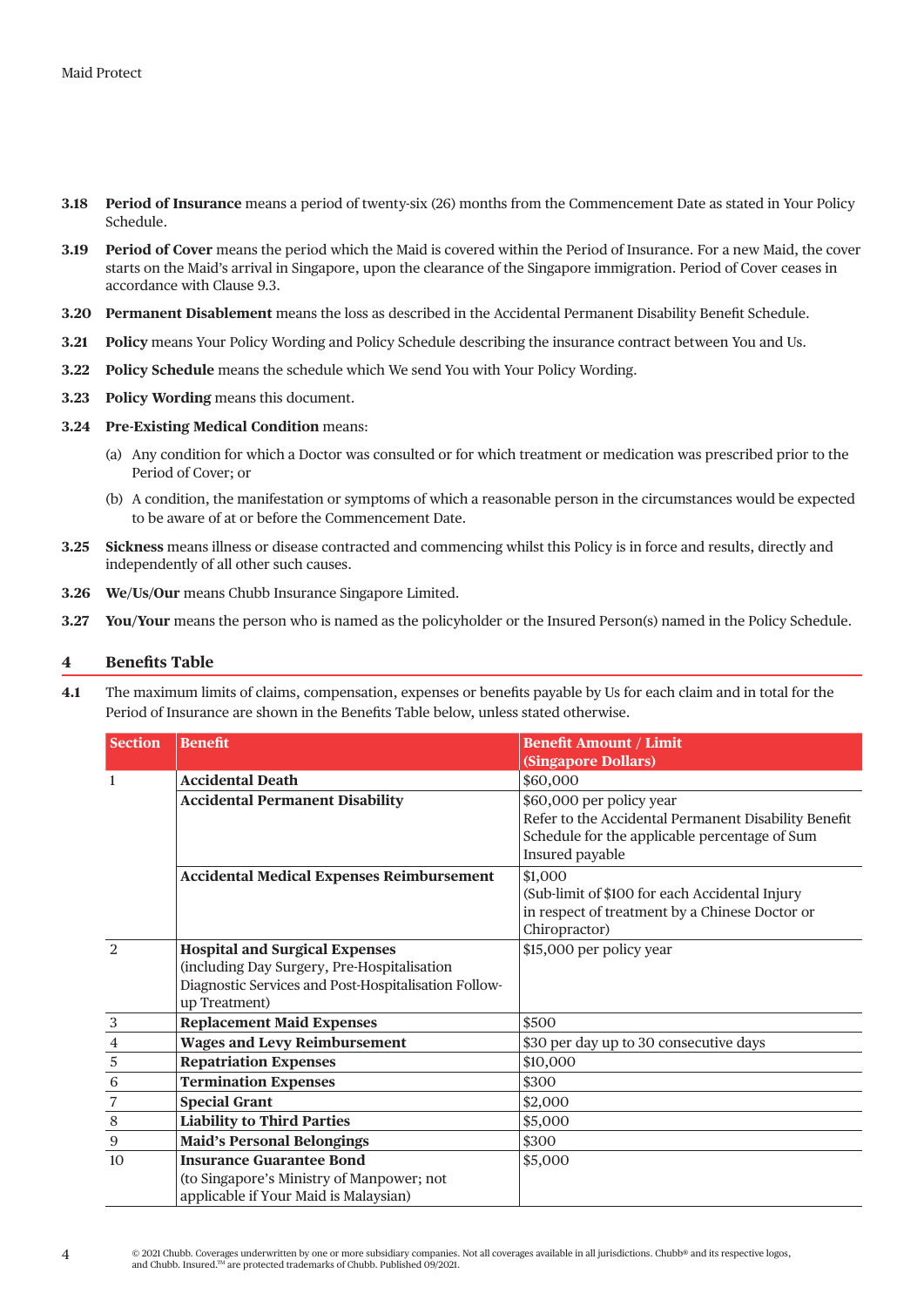| <b>Optional Covers</b>                                                                   |                                                                                                             |                                                      |  |  |
|------------------------------------------------------------------------------------------|-------------------------------------------------------------------------------------------------------------|------------------------------------------------------|--|--|
| Please refer to the Policy Schedule for the selected cover(s) and benefit amount / limit |                                                                                                             |                                                      |  |  |
| 11                                                                                       | <b>Additional Hospital and</b><br><b>Surgical Expenses</b>                                                  | Refer to the Policy Schedule                         |  |  |
| 12                                                                                       | <b>Waiver of Counter Indemnity</b><br>(for Insurance Guarantee Bond to Singapore's<br>Ministry of Manpower) | Refer to the Policy Schedule<br><b>Excess: \$250</b> |  |  |
| 13                                                                                       | <b>Employer's Liability</b>                                                                                 | Refer to the Policy Schedule                         |  |  |
| 14                                                                                       | <b>Insurance Guarantee Bond</b><br>(to Philippine Overseas Labor Office, Singapore)                         | Refer to the Policy Schedule                         |  |  |
| 15                                                                                       | <b>COVID-19 Cover</b>                                                                                       | \$15,000 per policy year                             |  |  |

## **5 Benefits Section**

## **5.1 Section 1 – Personal Accidental**

5.1.1 If the Maid sustains an Accidental Injury during the Period of Cover, which results directly and independently of any other cause in Accidental Death, Permanent Disability or Medical Expenses being incurred, within three hundred and sixty-five (365) days from the Accidental Injury, We will pay the Maid, the Maid's legal personal representative or any other person appointed by Controller of Work Passes to act on behalf of the Maid or the Maid's legal representative the benefit(s) referred to below.

| <b>Benefits</b> |                                                           | <b>Compensation</b>                                                                                                                                                                                                                                                                                                                                                                                                                                                                                                                               |  |  |
|-----------------|-----------------------------------------------------------|---------------------------------------------------------------------------------------------------------------------------------------------------------------------------------------------------------------------------------------------------------------------------------------------------------------------------------------------------------------------------------------------------------------------------------------------------------------------------------------------------------------------------------------------------|--|--|
|                 | <b>Accidental Death</b>                                   | Where the Maid dies, We will pay the Accidental Death Benefit as specified in the<br>$\bullet$<br>Policy Schedule.                                                                                                                                                                                                                                                                                                                                                                                                                                |  |  |
|                 | <b>B.</b> Accidental Permanent<br><b>Disability</b>       | Where the Maid suffers a Loss or Permanent Disablement and a Doctor certifies this,<br>We will pay the Accidental Permanent Disablement Benefit specified in Your Policy<br>Schedule.<br>We will pay the Accidental Permanent Disability Benefit according to the percentage<br>$\bullet$<br>limit described in the Accidental Permanent Disability Benefit Schedule, provided<br>that the maximum total amount We will pay shall be capped at the Benefit Amount<br>specified in Your Policy Schedule.                                           |  |  |
|                 | C. Accidental<br><b>Medical Expenses</b><br>Reimbursement | Where the Maid sustains Accidental Injury and receives medical treatment<br>$\bullet$<br>during the Period of Cover, We will reimburse the Accidental Medical Expenses<br>Reimbursement Benefit specified in Your Policy Schedule.<br>We will also pay for the reasonable and necessary expenses for treatment by a<br>$\bullet$<br>Chinese Doctor or Chiropractor within three hundred and sixty-five (365) days from<br>the date of the Accidental Injury, up to the sub-limit of one hundred (100) Singapore<br>dollars per Accidental Injury. |  |  |

## **5.2 Special provisions to Section 1**

- 5.2.1 Loss means permanent physical severance or permanent total loss of the use of the limb or member or part of it as described in the Accidental Permanent Disability Benefit Schedule.
- 5.2.2 In respect of Accidental Injury to more than a part of a limb or member of it, the total maximum sum payable for Accidental Permanent Disability will not be more than the sum payable to the whole limb or member or part of it, in respect of such Accidental Injury.
- 5.2.3 The maximum total sum payable for all items under Accidental Permanent Disability will be the Benefit Amount specified under the Accidental Permanent Disability Benefit in Your Policy Schedule.
- 5.2.4 Once We have paid under Accidental Death Benefit or one hundred (100) percent under Accidental Permanent Disability Benefit, no further benefits shall be payable under Section 1, with effect from the date of the Accidental Injury resulting in the claim, except for Accidental Medical Expenses Reimbursement.
- 5.2.5 If you had claimed successfully under the Accidental Permanent Disability Benefit, We will pay you the difference between the amount You had received under the Accidental Permanent Disability Benefit and the amount of the Accidental Death Benefit specified in Your Policy Schedule. Except for this, We shall only pay under Accidental Death Benefit or Accidental Permanent Disability Benefit but not both.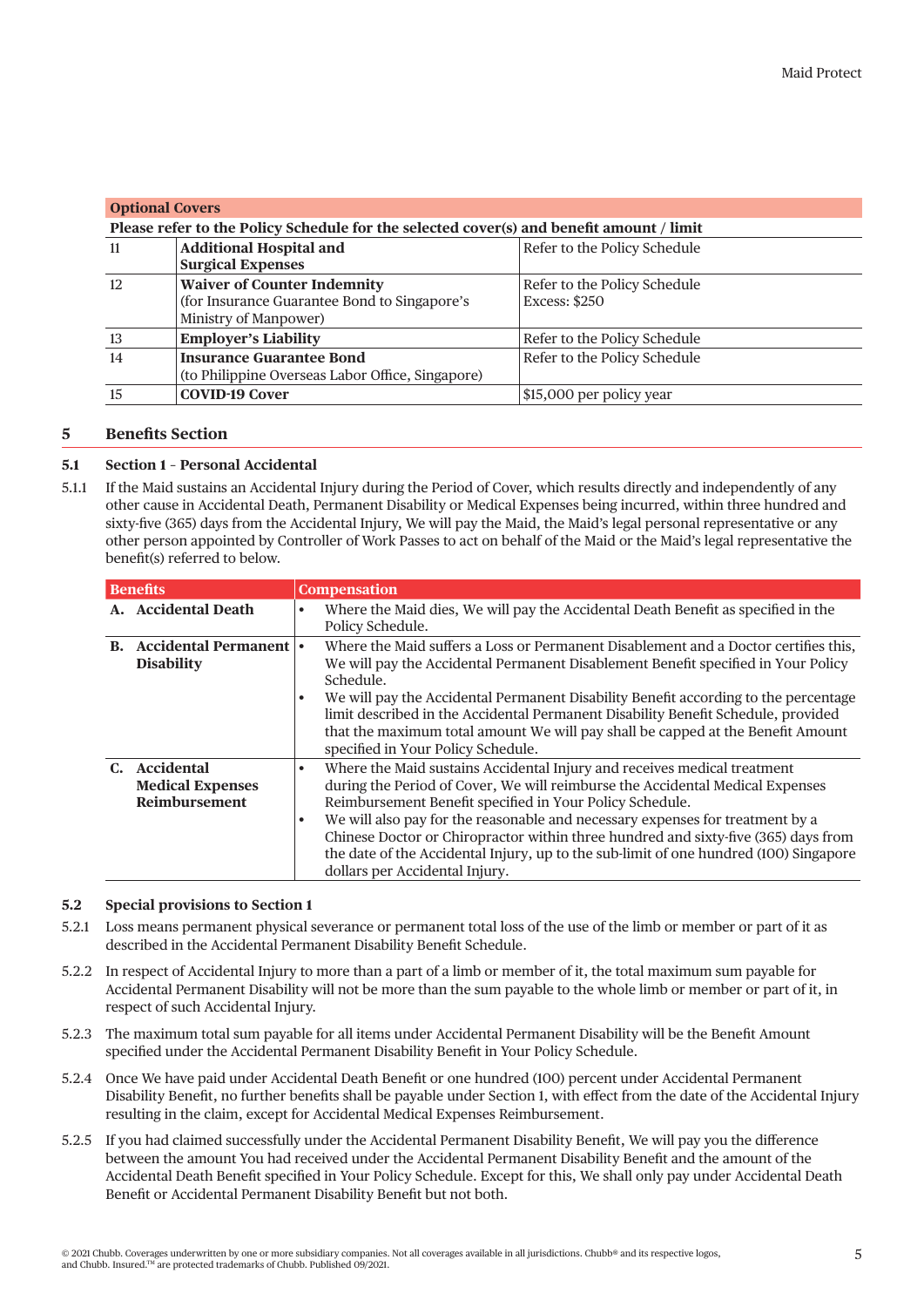|                | <b>Accidental Permanent Disability Benefit Schedule</b>                                 | <b>Percentage of Sum Insured</b> |
|----------------|-----------------------------------------------------------------------------------------|----------------------------------|
| $\mathbf{1}$   | Loss of two limbs                                                                       | 100%                             |
| $\overline{2}$ | Loss of both hands, or of all fingers and both thumbs                                   | 100%                             |
| 3              | Total and permanent loss of sight of both eyes                                          | 100%                             |
| 4              | Total and permanent paralysis                                                           | 100%                             |
| 5              | Injuries resulting in being permanently bedridden                                       | 100%                             |
| 6              | Any other Accidental Injury causing total and permanent disablement                     |                                  |
|                | from engaging in or attending to employment or occupations of any and<br>every kind     | 100%                             |
| 7              | Loss of arm at shoulder                                                                 | 100%                             |
| 8              | Loss of arm between shoulder and elbow                                                  | 100%                             |
| 9              | Loss of arm at elbow                                                                    | 100%                             |
| 10             | Loss of arm between elbow and wrist                                                     | 100%                             |
| 11             | Loss of hand at wrist                                                                   | 100%                             |
| 12             | Loss of leg                                                                             |                                  |
|                | at hip                                                                                  | 100%                             |
|                | between knee and hip                                                                    |                                  |
|                | below knee                                                                              |                                  |
| 13             | Total and permanent loss of whole eye or sight in one eye except<br>perception of light | 50%                              |
| 14             | Total and permanent loss of hearing                                                     |                                  |
|                | both ears<br>$\equiv$                                                                   | 75%                              |
|                | one ear                                                                                 | 15%                              |
| 15             | Total and permanent loss of speech                                                      | 50%                              |
| 16             | Loss of four fingers and thumb of one hand                                              | 50%                              |
| 17             | Loss of four fingers                                                                    | 40%                              |
| 18             | Loss of thumb<br>both phalanges<br>$\overline{\phantom{a}}$                             | 25%                              |
|                | one phalanx                                                                             | 10%                              |
| 19             | Loss of index finger                                                                    |                                  |
|                | three phalanges                                                                         | 10%                              |
|                | two phalanges                                                                           | 8%                               |
|                | one phalanx                                                                             | 4%                               |
| 20             | Loss of middle finger                                                                   |                                  |
|                | three phalanges<br>two phalanges                                                        | 6%<br>4%                         |
|                | one phalanx                                                                             | 2%                               |
| 21             | Loss of ring finger                                                                     |                                  |
|                | three phalanges                                                                         | 5%                               |
|                | two phalanges                                                                           | 4%                               |
|                | one phalanx                                                                             | 2%                               |
| 22             | Loss of little finger                                                                   |                                  |
|                | three phalanges<br>two phalanges                                                        | 4%<br>3%                         |
|                | one phalanx                                                                             | $2\%$                            |
| 23             | Loss of metacarpals                                                                     |                                  |
|                | first or second (additional)<br>$\bar{\phantom{a}}$                                     | 3%                               |
|                | third, fourth or fifth (additional)                                                     | $2\%$                            |
| 24             | Loss of toes                                                                            |                                  |
|                | all<br>$\overline{\phantom{a}}$                                                         | 15%                              |
|                | great, both phalanges                                                                   | 5%                               |
|                | great, one phalanx<br>other than great, if more than one toe lost, each                 | $2\%$<br>$1\%$                   |
|                |                                                                                         |                                  |

5.2.6 The Benefit Amounts for Accidental Death Benefit and Accidental Permanent Disability Benefit as specified in Your Policy Schedule are limits for every twelve (12) months from the start of the Period of Cover.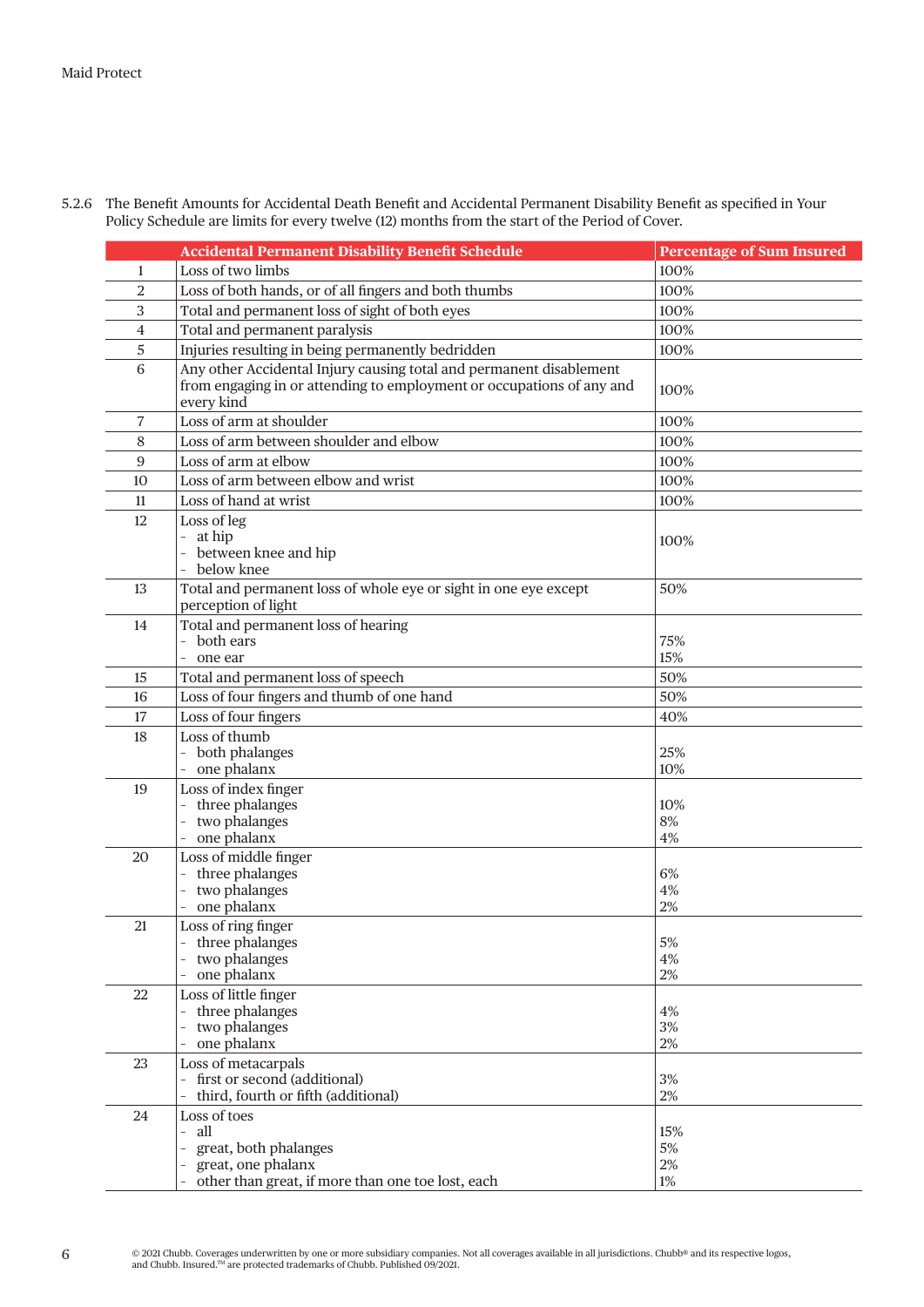## **5.3 Section 2 – Hospital and Surgical Expenses**

- 5.3.1 If the Maid sustains an Accidental Injury or Sickness during the Period of Cover, which results in Hospital and Surgical Expenses being necessarily incurred, We will reimburse you up to the Benefit Amount under the Hospital and Surgical Expenses Benefit specified in Your Policy Schedule.
- 5.3.2 We will only pay the Hospital and Surgical Expenses Benefit provided such expenses incurred are in respect of room and board charges in Class B2 or C ward in a Hospital which is a Singapore government hospital or re-structured hospital.
- 5.3.3 Hospital and Surgical Expenses includes:
	- (a) **Day Care Surgery** which means all medically necessary surgical procedures and related treatment provided by or on the order of a Doctor at a Hospital or an out-patient medical clinic in Singapore. Day Care Surgery excludes all non-surgical procedures and related treatment.
	- (b) **Pre-Hospitalisation Diagnostic Services** which means laboratory, x-ray or other medically necessary diagnostic procedures ordered by a Doctor and which within ninety (90) days of being carried out, result in the Maid being admitted as a registered in-patient to a Hospital in Singapore for the treatment of the specific medical condition diagnosed or Accidental Injury.
	- (c) **Post-Hospitalisation Follow-up Treatment** which means the medically necessary follow-up treatment ordered by a Doctor to be rendered for up to ninety (90) days from the Maid's discharge from a Hospital in Singapore and in total for any one (1) claim or disability. Cover is restricted to follow-up treatment of the specific medical condition or Accidental Injury for which the Maid received in-patient Hospital treatment in Singapore.
- 5.3.4 The Benefit Amounts as specified in the Benefits Table in Your Policy Schedule for Section 2 is the limit for every twelve (12) months from the start of the Period of Cover.

#### **5.4 Exceptions and exclusions specific to Section 2**

- 5.4.1 We will not pay for the following:
	- (a) Any expenses for treatment in a mental institution or an institution confined primarily to the treatment of psychiatric disease including sub-normality or the psychiatric department of a Hospital.
	- (b) Any expenses related to nervous and mental conditions or disorder, complication of geriatric or psycho-geriatric or psychiatric condition, stress, anxiety and depression, alcoholism or intoxication, rest cures, sanatoria care or special care of special nursing care, complication of infection with a venereal disease, complication of congenital conditions or deformities.
	- (c) Any expenses related to Hospital confinement, surgical treatment or services not recommended by a Doctor.
	- (d) Any expenses related to medical examinations, medical check-ups, eye or ear examinations, physical or any other examinations that are routine and not incident to the treatment or diagnosis of an Accidental Injury or Sickness covered under this Policy, preventive treatments including but not restricted to vaccinations, inoculations, contraception and other prophylactic treatment, or procedures that are not medically necessary, or examinations for purpose of employment or travel.
	- (e) Any expenses related to routine dental inspection and/or treatment, obtaining of dentures or aids such as eye glasses, hearing aid, prosthesis or corrective devices and medical aids which are not surgically required.
	- (f ) Any expenses for treatment of obesity, weight reduction or weight improvement regardless whether it is medically necessary or otherwise, treatment for sleep apnoea, cosmetics or plastic surgery.
	- (g) Any expenses for tests or treatment related to infertility, contraception, impotence, sexual dysfunction or menopause.
	- (h) Any expenses directly or indirectly related to organ transplantation, or expenses related to cornea, muscular, skeletal or human organ or tissue transplant from a donor to a recipient.
	- (i) Any expenses incurred for medical reports.

## **5.5 Section 3 – Replacement Maid Expenses**

5.5.1 If the Maid's services to You is being terminated as a result of Accidental Injury or Sickness suffered during the Period of Cover which leads to the Maid's death or the Maid being certified by a Doctor to be medically unfit to perform the usual services as required of a Maid, We will pay You the actual employment agency's fees incurred in hiring a replacement foreign domestic worker up to the Benefit Amount specified in Your Policy Schedule.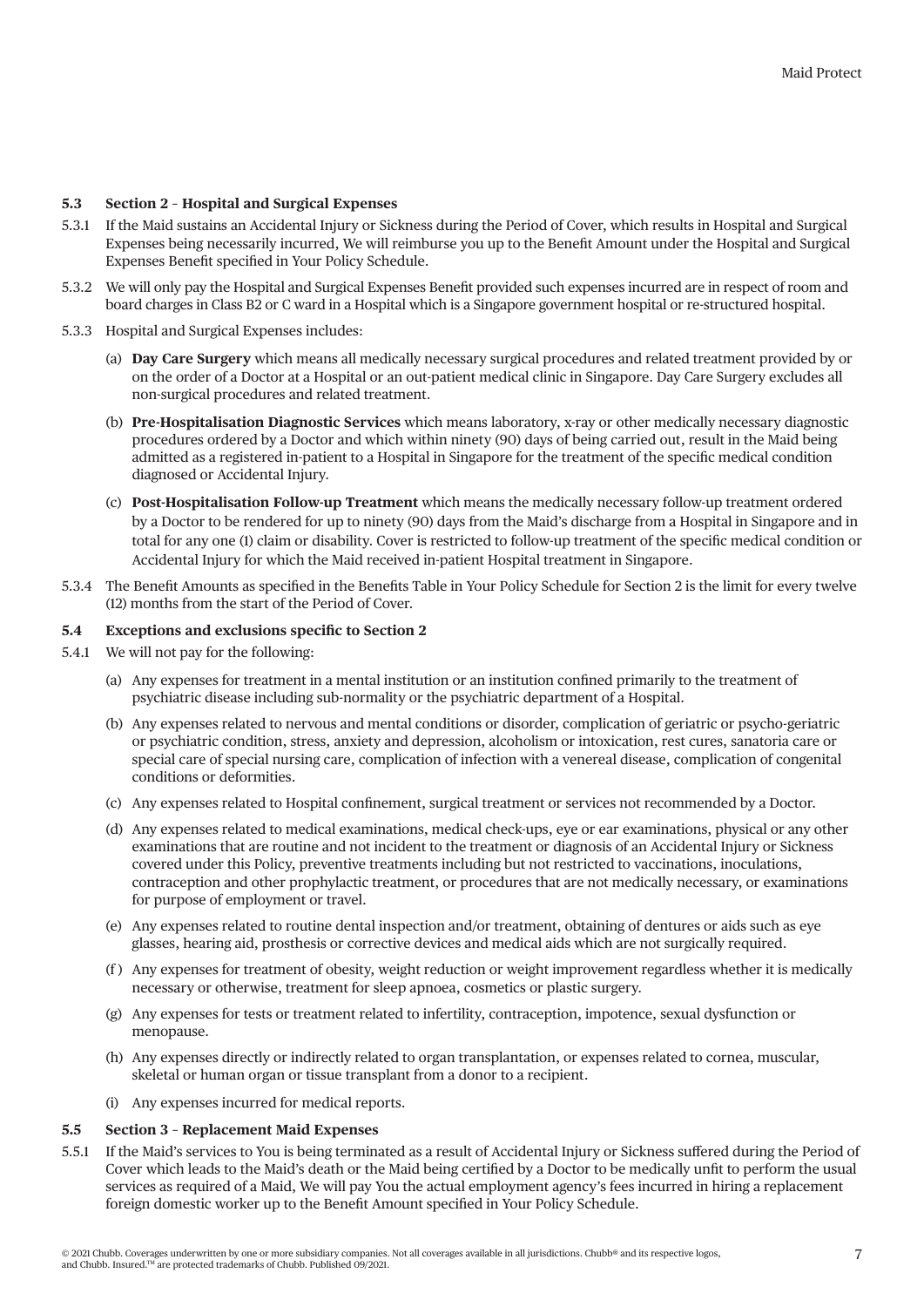5.5.2 Provided that prior agreement is obtained from Us for all such expenses and that the replacement foreign domestic worker be employed within ninety (90) days from the termination of services of the Maid.

## **5.6 Exceptions and exclusions specific to Section 3**

- 5.6.1 We will not pay under the following conditions:
	- (a) If the replacement Maid does not possess a valid work permit for foreign domestic workers issued by the Singapore's Ministry of Manpower.
	- (b) If the Accidental Injury or Sickness suffered by the Maid which leads to the termination of the Maid's services as described in clause 5.5.1 is caused directly or indirectly by Your and/or Your household members residing with You.

## **5.7 Section 4 – Wages and Levy Reimbursement**

- 5.7.1 If Your Maid is unable to provide her service to You because of hospitalisation due to Accidental Injury or Sickness suffered during the Period of Cover, We will pay You a fixed sum per day for a period up to thirty (30) consecutive days, subject to the Benefit Amount specified in Your Policy Schedule.
- 5.7.2 We will only pay the Wages and Levy Reimbursement Benefit provided that the Hospital and Surgical Expenses are payable under Section 2 of this Policy.

## **5.8 Special condition to Section 4**

5.8.1 We will only pay the Wages and Levy Reimbursement Benefit for each complete twenty-four (24) hours of the Maid's confinement in a Hospital, subject to the Benefit Amount specified in Your Policy Schedule.

#### **5.9 Section 5 – Repatriation Expenses**

- 5.9.1 If Your Maid is unable to provide her service to You because of death due to Accidental Injury or Sickness suffered during the Period of Cover, We will pay You the actual amount You incurred for repatriation services up to the Benefit Amount specified in Your Policy Schedule.
- 5.9.2 We will only pay the Repatriation Expenses Benefit in respect of:
	- (a) The conveyance of the Maid from Singapore back to the Maid's country of origin due to Permanent Disablement as described in items 1 to 13 and items 15 to 16 of the Accidental Permanent Disability Scale under Section 1, which prevents the Maid from fulfilling the employment or occupation as Your Maid.
	- (b) The burial or cremation of Your Maid in Singapore and/or conveyance of body or ashes from Singapore to the Maid's country of origin.

#### **5.10 Special condition to Section 5**

5.10.1 We will only pay the Repatriation Expenses Benefit if a detailed account of events with supporting bills is submitted to and approved by Us.

#### **5.11 Section 6 – Termination Expenses**

5.11.1 If the Maid's services to You is being terminated as a result of Accidental Injury or Sickness suffered during the Period of Cover which leads to the Maid being medically unfit to perform the usual services required of a Maid, and a Doctor certifies this, We will pay You the actual Termination Expenses incurred up to the Benefit Amount specified in Your Policy Schedule.

#### **5.12 Section 7 – Special Grant**

5.12.1 If Your Maid dies in the course of employment with You in Singapore during the Period of Cover, We will pay a special grant to the Maid's estate or legal personal representative up to the Benefit Amount specified in Your Policy Schedule.

## **5.13 Section 8 – Liability to Third Parties**

- 5.13.1 If You become legally liable to compensate for accidents caused by the negligence of Your Maid, arising out of and in the course of employment with You in Singapore during the Period of Cover, We will indemnify You up the Benefit Amount specified in Your Policy Schedule.
- 5.13.2 We will only pay the Liability to Third Parties Benefit in respect of:
	- (a) death or bodily injury to any other person; or
	- (b) loss of or damage to property belonging to any other person; or
	- (c) costs and expenses of litigation recovered by any claimant from You and/or Your Maid; or
	- (d) costs and expenses of legal defence incurred by You and/or Your Maid with Our written consent.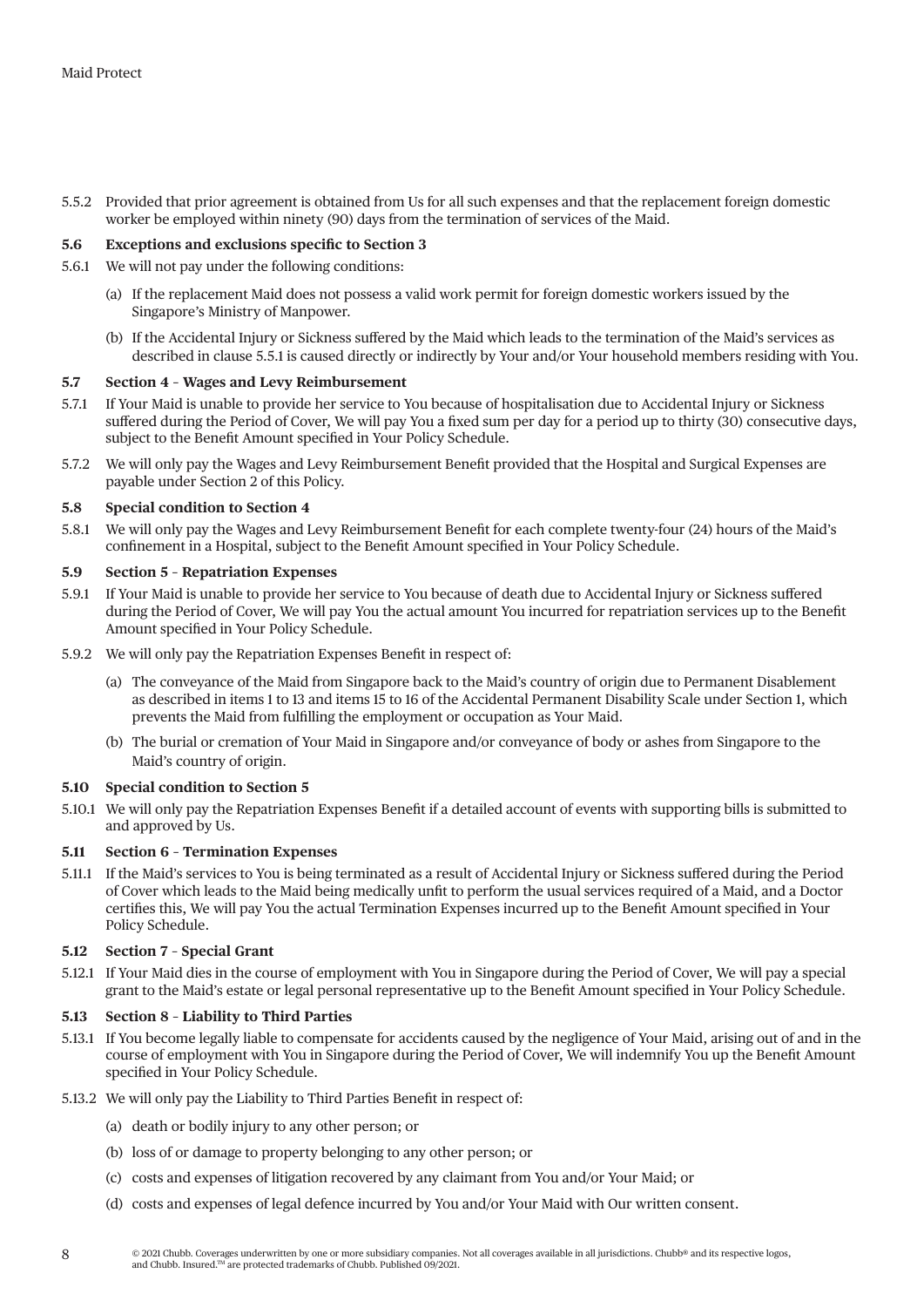## **5.14 Exceptions and exclusions specific to Section 8**

- 5.14.1 We will not pay for the following:
	- (a) Any liability in respect of loss or damage to any property belonging to or is under the charge or under the care of You or Your Maid.
	- (b) Any liability for death, Sickness, injury or loss of or damage to property due to the following:
		- i. Deliberate or malicious act; or
		- ii. Your own employment, business or profession; or
		- iii. A contract or agreement which would not have arisen in the absence of such contract or agreement.
	- (c) Any claims or losses directly or indirectly related to, or in any way involving, asbestos, including actual or alleged injuries or damaged involving the use, presence, existences, detection, removal, elimination, avoidance, exposure or potential exposure to asbestos.
	- (d) Any claim or loss in relation to activities or business conducted or transacted digitally, including but not limited to via the Internet, Intranet or Extranet, smartphone applications, or via electronic mail or documents.
	- (e) Any fines, penalties, exemplary or punitive damages.
	- (f ) Any judgments which are not in the first instance delivered by or obtained from a Court of competent jurisdiction within the Republic of Singapore, nor to orders obtained in the said Court for the enforcement of judgments made outside the Republic of Singapore, whether by way of reciprocal agreement or otherwise.

## **5.15 Section 9 – Maid's Personal Belongings**

5.15.1 If Your Maid suffers loss of or damage to personal effects caused by fire, water following bursting or overflowing of water tank(s), apparatus or pipe(s) or flood damage, or theft accompanied by actual forcible and violent entry into or exit from Your residence in Singapore, during the Period of Cover, We will reimburse You the Maid's Personal Belongings Benefit up to the Benefit Amount specified in Your Policy Schedule.

#### **5.16 Section 10 – Insurance Guarantee Bond (to Singapore's Ministry of Manpower)**

- 5.16.1 We will issue on Your behalf a Letter of Guarantee in lieu of five thousand (5,000) Singapore Dollars which You are required to deposit with the Ministry of Manpower of Singapore in respect of your Maid.
- 5.16.2 Pursuant to the Letter of Guarantee, We will guarantee and undertake as principal debtor to pay the Ministry of Manpower of Singapore on demand, any sums not exceeding five thousand (5,000) Singapore Dollars.

#### **5.17 Special conditions to Section 10**

- 5.17.1 The Section is not applicable if Your Maid is Malaysian.
- 5.17.2 This Section is not covered until You have provided us with all necessary and correct information for the execution of the Insurance Guarantee Bond to Singapore's Ministry of Manpower, and furnished Us with Your agreement of counter indemnity.
- 5.17.3 You must agree to counter indemnify Us in full against all claims, payments, demands, actions, suits, proceedings, losses, liabilities, costs, interests, and expenses whatsoever which may be taken or made against Us, or incurred, or become payable by Us under the terms of the Letter of Guarantee issued to You.

## **6 Optional Benefits Section**

#### **6.1 Section 11 – Additional Hospital and Surgical Expenses**

- 6.1.1 If Your Policy includes the Additional Hospital and Surgical Expenses Benefit, the maximum Benefit Amount under the Hospital and Surgical Expenses Benefit shall be increased by the Benefit Amount specified in Your Policy Schedule.
- **6.2 Section 12 Waiver of Counter Indemnity (for Insurance Guarantee Bond to Singapore's Ministry of Manpower)**
- 6.2.1 If Your Policy includes the Waiver of Counter Indemnity Benefit, We shall waive our rights to recover against You in the event of a demand made by the Ministry of Manpower of Singapore on the Letter of Guarantee covered under Section 10 Insurance Guarantee Bond (to Singapore's Ministry of Manpower).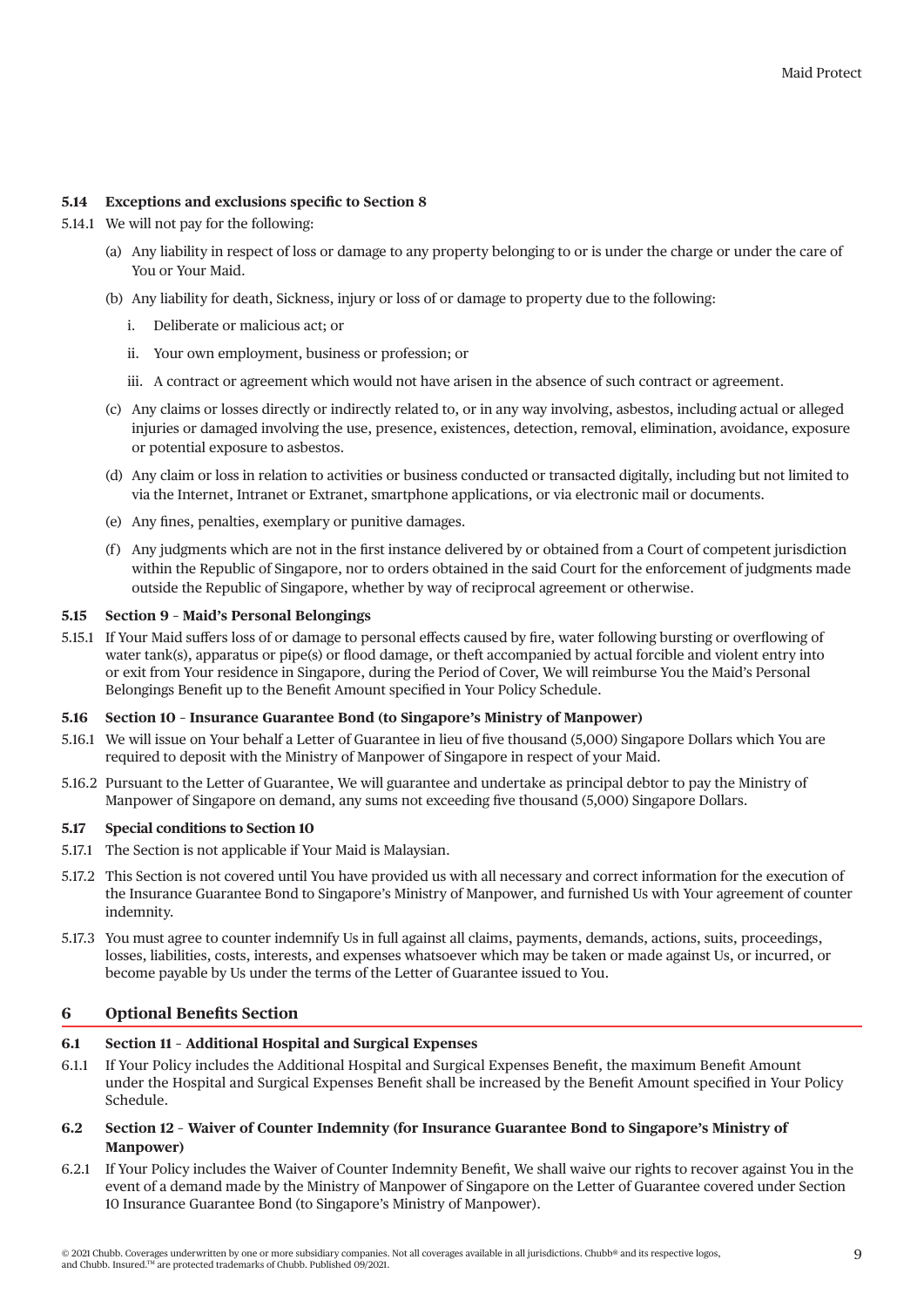## **6.3 Exceptions and exclusions specific to Section 12**

- 6.3.1 We will not exercise waiver for:
	- (a) any loss or payment which You are aware of prior to effecting cover; or
	- (b) any loss or payment arising out of circumstances caused directly by You and/or Your family members or tenants residing with You; or
	- (c) the Excess amount as stated in Your Policy Schedule.

## **6.4 Section 13 – Employer's Liability**

6.4.1 If Your Policy includes the Employer's Liability Benefit, and if You are liable to compensate at Common Law for Your Maid's Accidental Injury or Sickness, arising out of and in the course of employment with You in Singapore during the Period of Cover, including costs and expenses incurred with written consent from Us, We will indemnify You up to the Benefit Amount specified in Your Policy Schedule.

## **6.5 Exceptions and exclusions specific to Section 13**

6.5.1 We will not pay for any claims or losses directly or indirectly related to, or in any way involving, asbestos, including actual or alleged injuries or damaged involving the use, presence, existences, detection, removal, elimination, avoidance, exposure or potential exposure to asbestos.

## **6.6 Section 14 – Insurance Guarantee Bond (to Philippine Overseas Labor Office, Singapore)**

- 6.6.1 We will issue on Your behalf a Letter of Guarantee in lieu of two thousand (2,000) or seven thousand (7,000) Singapore Dollars as shown in Your Policy Schedule which You are required to deposit with the Philippine Overseas Labor Office in Singapore in respect of your Maid.
- 6.6.2 Pursuant to the Letter of Guarantee, We will guarantee and undertake as principal debtor to pay the Philippine Overseas Labor Office in Singapore on demand, any sums not exceeding two thousand (2,000) or seven thousand (7,000) Singapore Dollars as specified in Your Policy Schedule.

## **6.7 Special conditions to Section 14**

- 6.7.1 This Section is not covered until You have provided us with all necessary and correct information for the execution of the Insurance Guarantee Bond to the Philippine Overseas Labor Office in Singapore, and furnished Us with Your agreement of counter indemnity.
- 6.7.2 You must agree to counter indemnify Us in full against all claims, payments, demands, actions, suits, proceedings, losses, liabilities, costs, interests, and expenses whatsoever which may be taken or made against Us, or incurred, or become payable by Us under the terms of the Letter of Guarantee issued to You.

### **6.8 Section 15 – COVID-19 Cover**

6.8.1 If Your Policy includes the COVID-19 Cover Benefit and Your Maid is diagnosed with COVID-19 within 14 days of entry or re-entry to Singapore, which resulted in Your Maid being Confined in a Hospital, Community Hospital and other Medical Centre leading to Hospital and Surgical Expenses being necessarily incurred, We will reimburse You up to the Benefit Amount under the COVID-19 Cover Benefit specified in Your Policy Schedule for the COVID-19 treatment.

#### **6.9 Exceptions and exclusions specific to Section 15**

- 6.9.1 Any expenses which fall under Clause 5.4.1.
- 6.9.2 Any expenses related to COVID-19 diagnostic tests that the Maid is required to take for entry or re-entry to Singapore including pre-departure tests and post-arrival tests.
- 6.9.3 Any expenses relating to room and board charges which is not in Class B2 or C ward of a Singapore government hospital or re-structured hospital.

## **6.10 Meaning of word specific to Section 15**

- 6.10.1 COVID-19 means the Coronavirus Disease 2019 (COVID-19), or subsequent iterations thereof, contracted and commencing whilst this Policy is in force and results, directly and independently of all other such causes.
- 6.10.2 Other Medical Centre means any premises in which the Ministry of Health of Singapore has authorised those who are suffering from COVID-19 to be Confined.

#### **6.11 Special Condition to Section 15**

6.11.1 General Exclusion Clause 7.1 (h) shall not be applied for the purpose of Section 15 – COVID-19 Cover.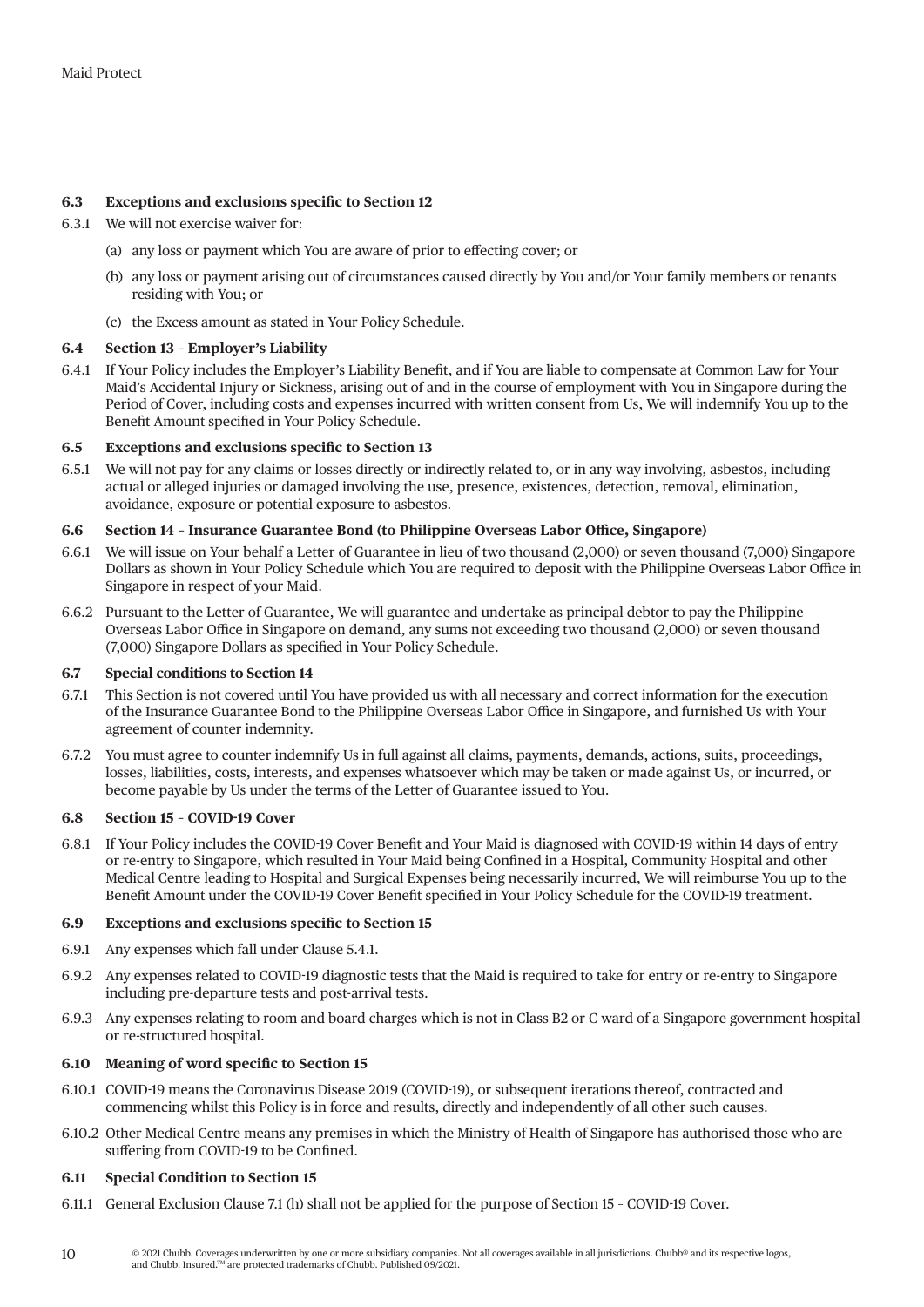## **7 General Exclusions**

- 7.1 Your Policy will not apply to any Event(s) arising directly or indirectly out of:
	- (a) deliberately self-inflicted injury, suicide or, criminal or illegal act; or
	- (b) You being under the influence of intoxicating liquor, including having a blood alcohol content over the prescribed legal limit whilst driving, or being under the influence of any other drug unless it was prescribed by a Doctor and taken in accordance with the Doctor's advice; or
	- (c) You engaging in any motor sports as a rider, driver and/ or a passenger; or
	- (d) You engaging in air travel except as a passenger in a fully licensed passenger carrying aircraft; or
	- (e) You engaging in or practising for parachuting, skydiving, hang gliding, ballooning, any kind of race (other than on foot or swimming) or trial of speed or reliability, potholing, mountaineering or rock climbing necessitating the use of guides or ropes, or underwater activities necessitating the use of compressed air or gas; or
	- (f ) You committing any unlawful acts or wilful exposure to unnecessary danger (such as jaywalking or speeding) except in an attempt to save human life; or
	- (g) Pre-Existing Medical Conditions; or
	- (h) Sickness contracted or which manifests itself during the first thirty (30) days from the start of the Period of Cover unless You have been continuously insured by Us for not less than the preceding twelve (12) months; or
	- (i) any condition which is, results from or is a complication of infection with a venereal disease; or
	- (j) any condition which is, results from or is a complication of congenital conditions or deformities; or
	- (k) any condition which is, results from or is a complication of geriatric or psycho-geriatric or psychiatric condition, stress, anxiety and depression; or
	- (l) any condition which is, results from or is a complication of pregnancy, childbirth, miscarriage or abortion; or
	- (m) any dental work or treatment, extraction of impacted teeth or wisdom teeth, eye examinations or anomalies and cosmetics or plastic surgery; or
	- (n) any treatment for obesity, weight reduction or weight improvement; or
	- (o) any nervous and mental conditions or disorder, alcoholism or intoxication, rest cures, sanatoria care or special care of special nursing care; or
	- (p) Human Immunodeficiency Virus (HIV), HIV related sickness, or any other diseases or sickness related to sexually transmitted disease; or
	- (q) AIDS (Acquired Immune Deficiency Syndrome), ARC (AIDS Related Complex) or other communicable diseases; or
	- (r) Death, disability, loss, damage, liability or expense directly or indirectly caused by, or contributed to by, or arising from:
		- i. ionising radiations from or contamination by radioactivity from any nuclear fuel or from any nuclear waste or from the combustion of nuclear fuel; or
		- ii. the radioactive, toxic, explosive or other hazardous or contaminating properties of any nuclear installation, reactor or other nuclear assembly or nuclear components thereof; or
		- iii. any weapon or device employing atomic or nuclear fission and/or fusion or other like reaction or radioactive force or matter; or
		- iv. the radioactive, toxic, explosive or other hazardous or contaminating properties of any radioactive matter. The exclusion in this sub-clause does not extend to radioactive isotopes, other than nuclear fuel, when such isotopes are being prepared, carried, stored, or used for commercial, agricultural, medical, scientific or other similar peaceful purposes; or
		- v. any chemical, biological, bio-chemical or electromagnetic weapon; or
	- (s) Death, disability, loss, damage, destruction, any legal liabilities, cost or expense including consequential loss of whatsoever nature, directly or indirectly caused by, resulting from or in connection with any of the following regardless of any other cause or event contributing concurrently or in any other sequence to the loss: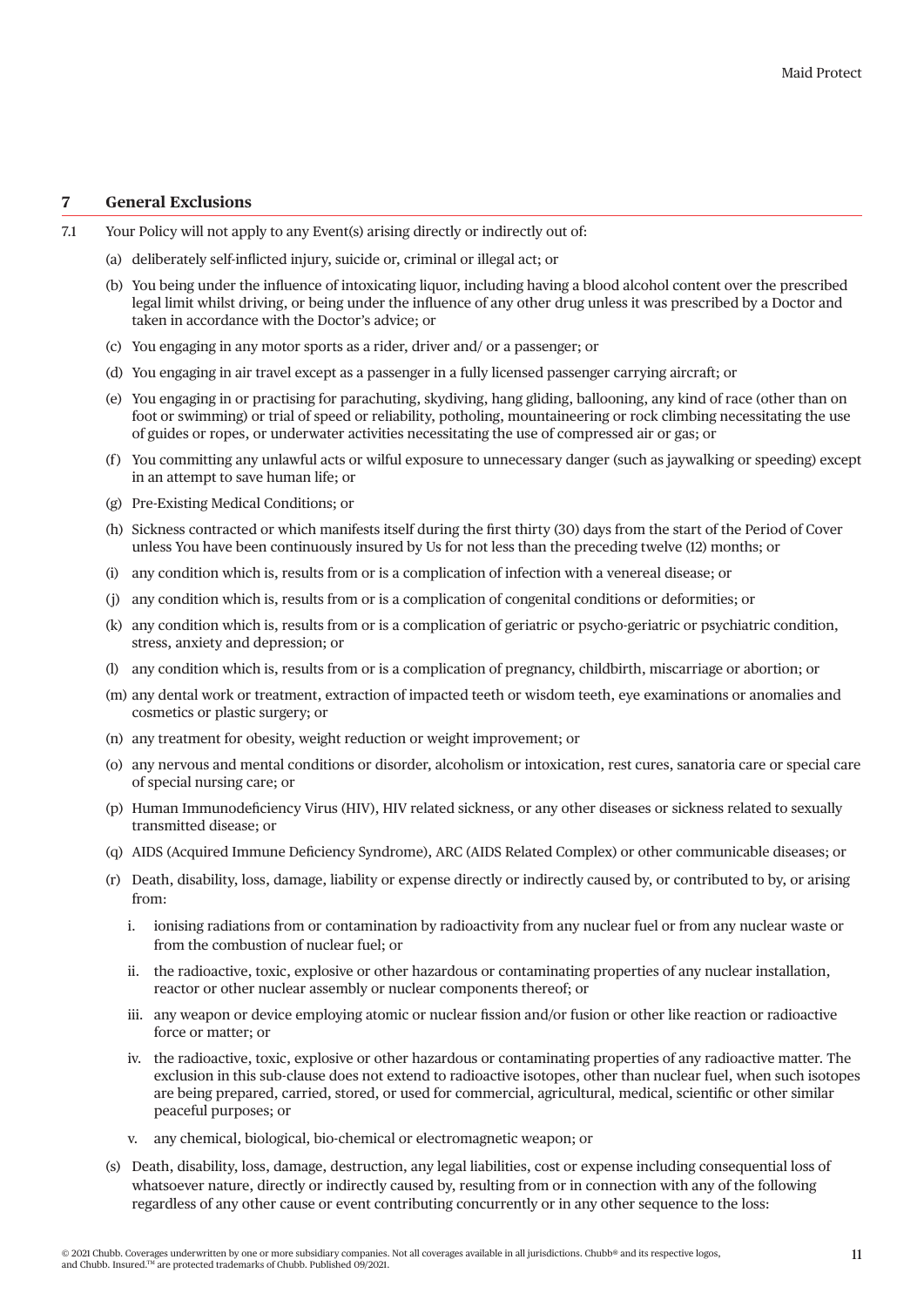- i. war, invasion, acts of foreign enemies, hostilities or warlike operations (whether war be declared or not), civil war, rebellion, revolution, insurrection, civil commotion assuming the proportions of or amounting to an uprising, military or usurped power; or
- ii. any act of terrorism including but not limited to the use or threat of force, violence and/or harm or damage to life or to property (or the threat of such harm or damage) including, but not limited to, nuclear radiation and/ or contamination by chemical and/or biological agents, by any person(s) or group(s) of persons, committed for political, religious, ideological or similar purposes, express or otherwise, and/or to put the public or any section of the public in fear, or any action taken in controlling, preventing, suppressing or in any way relating to the events stated in this clause.

## **7.2 Sanctions Exclusions Applicable under this Policy**

- 7.2.1 This insurance does not apply to the extent that trade or economic sanctions or other laws or regulations prohibit Us from providing insurance, including, but not limited to, the payment of claims. All other terms and conditions of the policy remain unchanged.
- 7.2.2 Chubb Insurance Singapore Limited is a subsidiary/branch of a US company and Chubb Limited, a NYSE listed company. Consequently, Chubb Insurance Singapore Limited is subject to certain US laws and regulations in addition to EU, UN and Singapore sanctions restrictions which may prohibit it from providing cover or paying claims to certain individuals or entities or insuring certain types of activities related to certain countries such as Cuba.

## **8 General Conditions**

#### **8.1 Where does Your Policy apply?**

8.1.1 Your Policy insures You twenty-four (24) hours a day worldwide excluding sanctioned countries for the purposes of Clause 7.2.

#### **8.2 Change of Country of Residence**

8.2.1 You must inform Us in writing if Your country of residence is no longer Singapore. For the purpose of this Policy, a change in Your country of residence means You are living or intending to live in a country other than Singapore for more than one hundred and eighty-two (182) days in the twelve (12) month period following the Policy Commencement Date, whichever is later. Upon receipt of such information, We may terminate this Policy.

#### **8.3 Coverage Validity**

8.3.1 You will not be covered under this Policy if You live outside of Singapore for more than one hundred and eighty-two (182) days in the twelve (12) month period following the Policy Commencement Date.

#### **8.4 Disputes**

- 8.4.1 Any disputes You have with Us arising out of or in connection with the coverage available under this Policy shall be referred to the Financial Industry Disputes Resolution Centre Ltd (FIDREC) for adjudication. Any determination by FIDREC in respect of any dispute shall be final and binding on You and Us.
- 8.4.2 If any dispute or disagreement cannot be referred to or resolved by FIDREC, the dispute or disagreement must be referred to and finally resolved by arbitration under the Arbitration Act (Cap. 10) and any statutory modification or re-enactment thereof then in force, and administered by the Singapore International Arbitration Centre ("SIAC") in accordance with the Arbitration Rules of the SIAC for the time being in force, which rules are deemed to be incorporated by reference in this clause. The seat of the arbitration shall be Singapore, the Tribunal shall consist of one arbitrator, and the language of the arbitration shall be English. In no case shall You seek to recover on Your Policy before the expiration of sixty (60) days after written proof of claim has been submitted to Us in accordance with the provisions of Your Policy.

#### **8.5 Time Limit of Commencement of Action or Suit**

8.5.1 If an action or suit is not commenced within twelve (12) months after the arbitration award is made under General Condition 11 of this Policy, the Company shall not be liable for such claim, which is deemed to have been abandoned and not recoverable against the Company.

#### **8.6 Governing Law**

- 8.6.1 Your Policy is governed by the laws of Singapore.
- 12 © 2021 Chubb. Coverages underwritten by one or more subsidiary companies. Not all coverages available in all jurisdictions. Chubb® and its respective logos, and Chubb. Insured.TM are protected trademarks of Chubb. Published 09/2021.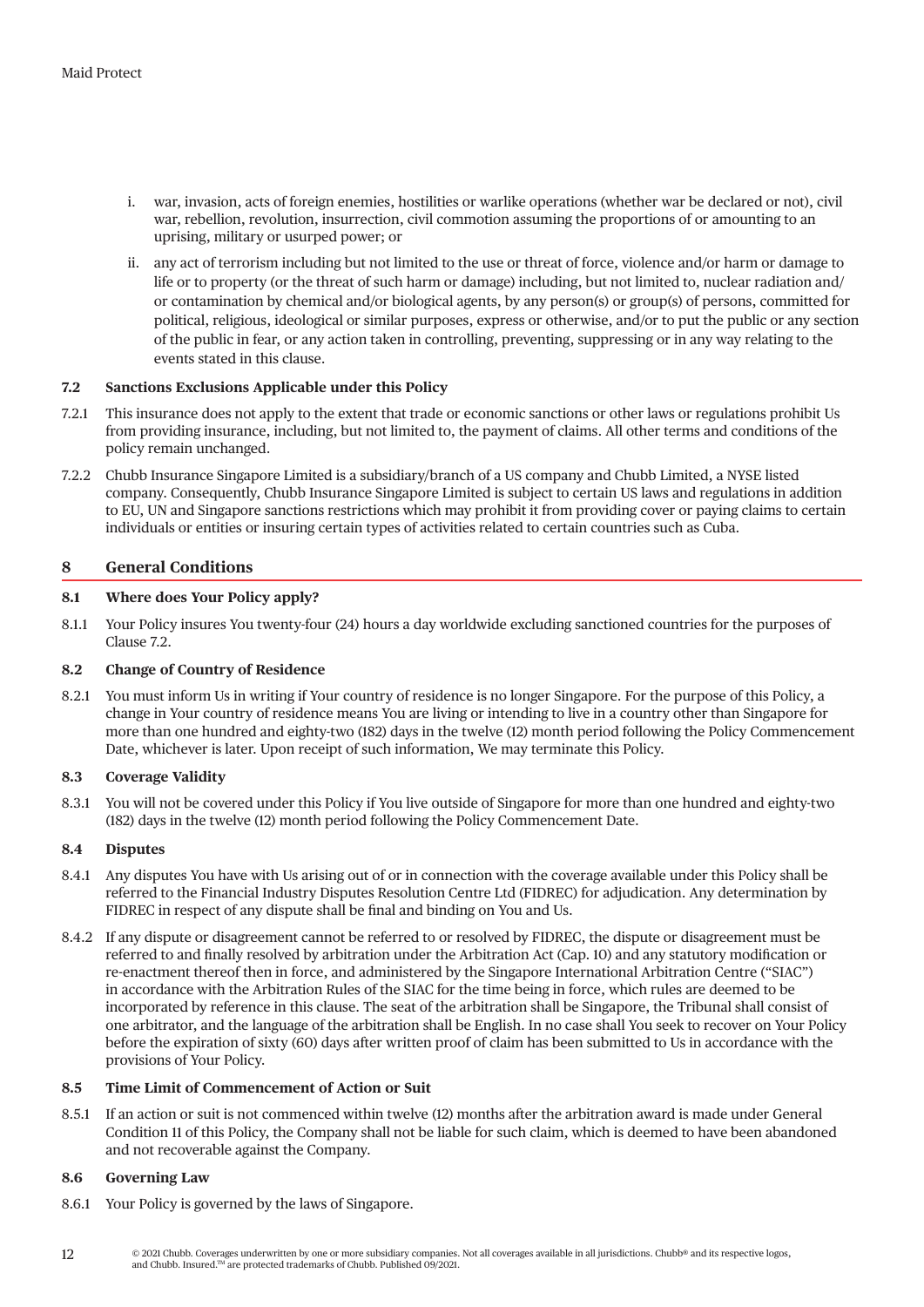## **8.7 Currency**

8.7.1 All payments by You to Us and by Us to You or someone else under Your Policy must be in Singapore.

#### **8.8 Clerical Error**

8.8.1 A clerical error by Us will not make an invalid insurance policy valid, nor a valid insurance policy invalid.

## **8.9 Premium**

8.9.1 Premiums payable on Your Policy are not guaranteed and We reserve the right to amend the premium by giving You thirty (30) days' written notice of any change to Your address or email address on file.

#### **8.10 Modification**

- 8.10.1 We reserve the right to modify the terms and conditions of Your Policy for Like Categories of Insured Person(s) within the Period of Insurance by giving You prior notice of at least thirty (30) days, and such modification shall be applicable from the effective date as stated in Our written notice to Your address or email address on file.
- 8.10.2 No modification of Your Policy shall be valid unless approved in writing by Our authorised representative, and such approval shall be evidenced by way of an endorsement to Your Policy issued by Us. No broker or agent has the authority to modify or to waive any of the terms and conditions of Your Policy.

## **8.11 Benefit Limits**

8.11.1 The maximum total amount We will pay under Your Policy for each Event is the limit specified in Your Policy Schedule for that Event.

#### **8.12 Commencement and Period of Your Policy**

8.12.1 Your Policy begins from the Commencement Date and continues for the Period of Insurance.

#### **8.13 Reinstatement of Your Policy**

- 8.13.1 If Your Policy is cancelled for any reason other than under Clause 9.3, You may apply for reinstatement within ninety (90) days from date of cancellation.
- 8.13.2 If We approve and accept your application for reinstatement the terms, conditions and exclusions of the Policy shall remain the same as before the cancellation of the Policy, unless otherwise specified in the reinstatement endorsement. However, there will be no cover under the Policy during the period between cancellation and reinstatement of the Policy. The date of reinstatement will be as stated in the reinstatement endorsement.
- 8.13.3 An application for reinstatement of Your Policy will not be accepted after ninety (90) days from the date of cancellation.

## **8.14 Policy Owners' Protection Scheme**

8.14.1 Your Policy is protected under the Policy Owners' Protection Scheme which is administered by the Singapore Deposit Insurance Corporation (SDIC). Coverage for Your Policy is automatic and no further action is required from You. For more information on the types of benefits that are covered under the scheme as well as the limits of coverage, where applicable, please contact Us or visit the GIA / LIA or SDIC websites [\(www.gia.org.sg](http://www.gia.org.sg) or [www.lia.org.sg](http://www.lia.org.sg) or [www.sdic.org.sg\)](http://www.sdic.org.sg).

#### **8.15 Personal Data Protection Consent**

- 8.15.1 You are deemed to give consent and authorisation to Us to collect, use, disclose, and/or process Your personal data or information supplied to Us without further notification to You confidentially with Our affiliated companies, third party service providers, business partners and/or other parties, which may be sited outside Singapore, for the purposes stated in Chubb's Purpose Statement, including administering policies taken out with Us, handling claims and customer services. Copies of Our Purpose Statement and Data Protection Policy can be found at [www.chubb.com/sg-privacy](http://www.chubb.com/sg-privacy) and You are deemed to have read the same.
- 8.15.2 If You have consented for Us to contact You in order to perform marketing related activities, please be advised that You can withdraw Your consent by writing to Us to notify Us of Your instruction. Upon Your written request, We shall, without charge, cease to use Your personal information for purposes other than those directly related to Your Policy.
- 8.15.3 You may write to Our Data Protection Officer at 138 Market Street, #11-01, CapitaGreen, Singapore 048946 for any request to withdraw Your consent, access to and/or correction of any information supplied to Us and We may reserve the right to charge a reasonable fee to offset the administrative costs in complying with access requests.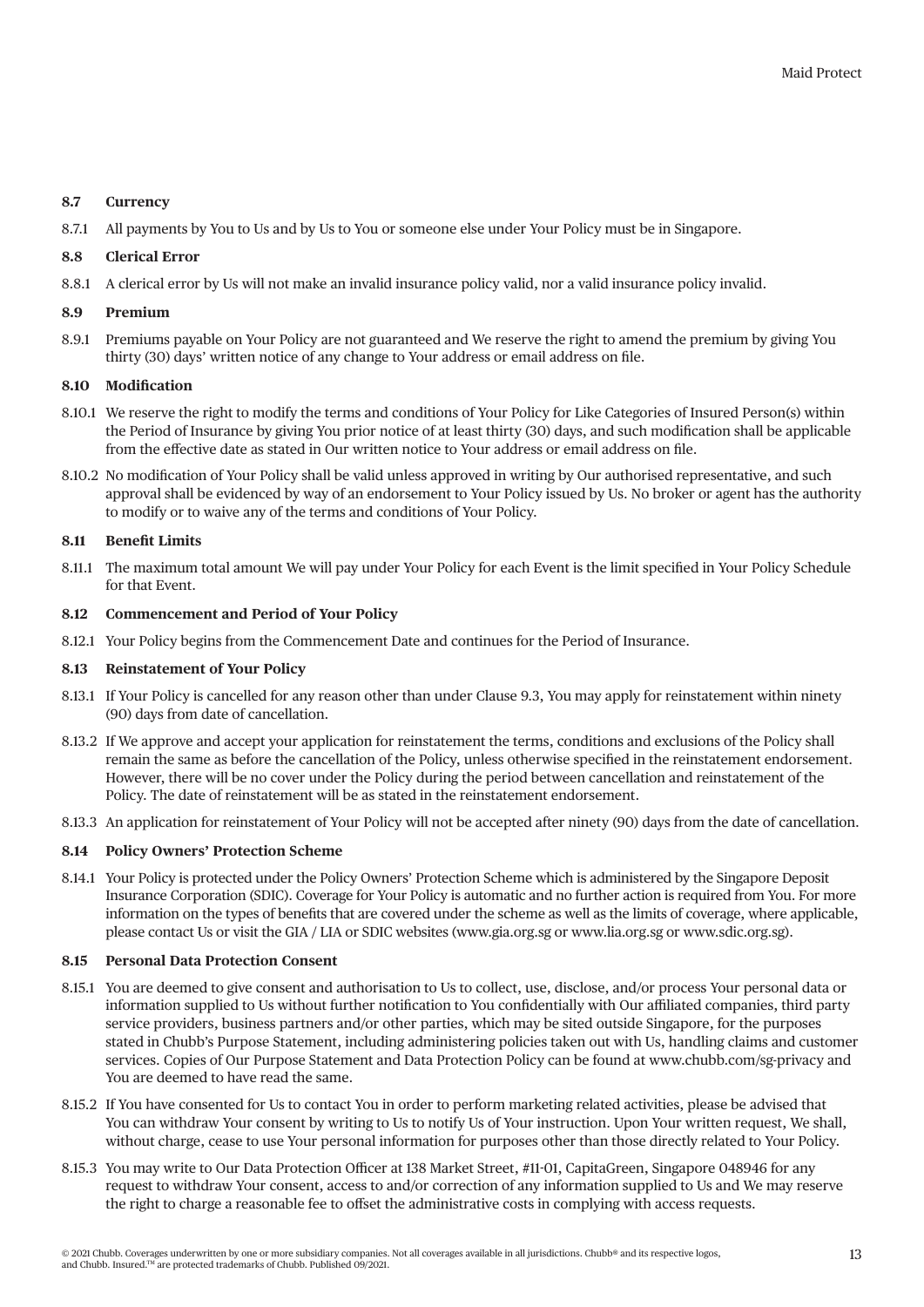## **8.16 Fraudulent Claims**

- 8.16.1 If any claim under Your Policy is in any respect:
	- (a) fraudulently exaggerated;
	- (b) supported by a fraudulent statement and/or document; or
	- (c) linked to any fraudulent activity or suspected fraudulent activity,

We shall not pay in respect of such claim and shall be entitled to terminate Your Policy with effect from the claim notification/submission date.

#### **8.17 Subrogation**

8.17.1 In the event of any payment made by Us under one or more sections of this Policy, We will be subrogated to all Your rights of recovery against any person or organisation. You shall provide Us with reasonable assistance including but not limited to, executing and delivering any instruments and/or documents. You shall take no actions which may prejudice Our subrogation rights.

## **8.18 Policy Assignment**

8.18.1 You may not assign this policy and notice of any trust, charge, lien, assignment or other dealings with this Policy shall not affect Us.

#### **8.19 Discharge**

8.19.1 The receipt of any compensation payable under this Policy by You, the Maid, Your or her legal personal representatives, shall in all cases be an effectual discharge to Us.

## **8.20 Other Insurances**

8.20.1 With the exception of Benefits A and B under Section 1, We shall not be liable to pay or contribute to more than the ratable proportion of loss, damage or liability, if at the time of such loss, damage of liability insured under this Policy, there are other subsisting insurance coverage taken up by You or by any other person covering the same loss, damage or liability.

## **8.21 Reasonable Precaution**

8.21.1 You and Your Maid must take all reasonable precautions to safeguard the Maid against accidents and disease.

## **9 Cancelling Your Policy**

#### **9.1 When You can cancel**

- 9.1.1 You may cancel the entire Policy by giving Us fourteen (14) days' written notice provided that full discharge is given to Us in writing by the relevant authorities in respect of Our liability under Section 10 and/or optional Section 14 (if stated in Your Policy Schedule).
- 9.1.2 If You cancel the Policy, We will refund to you the premiums paid for the unexpired Period of Insurance, subject to a minimum premium of fifty (50) Singapore dollars to be retained by Us and according to the following scale for shortperiod refund:

| Number of days Policy is in force<br>prior to cancellation | Percentage of Policy Premium<br>entitled for refund |
|------------------------------------------------------------|-----------------------------------------------------|
| Within 60 days                                             | 80%                                                 |
| Within 61 to 90 days                                       | 60%                                                 |
| Within 91 to 180 days                                      | 30%                                                 |
| More than 180 days                                         | No Refund                                           |

9.1.3 There shall be no refund in the event of a claim.

## **9.2 When We can cancel**

14

9.2.1 We may cancel Your Policy for Like Categories of Insured Person(s) by giving You at least fourteen (14) days' prior notice. We will do this only when We cancel all policies within the Like Categories which have been issued under this Policy.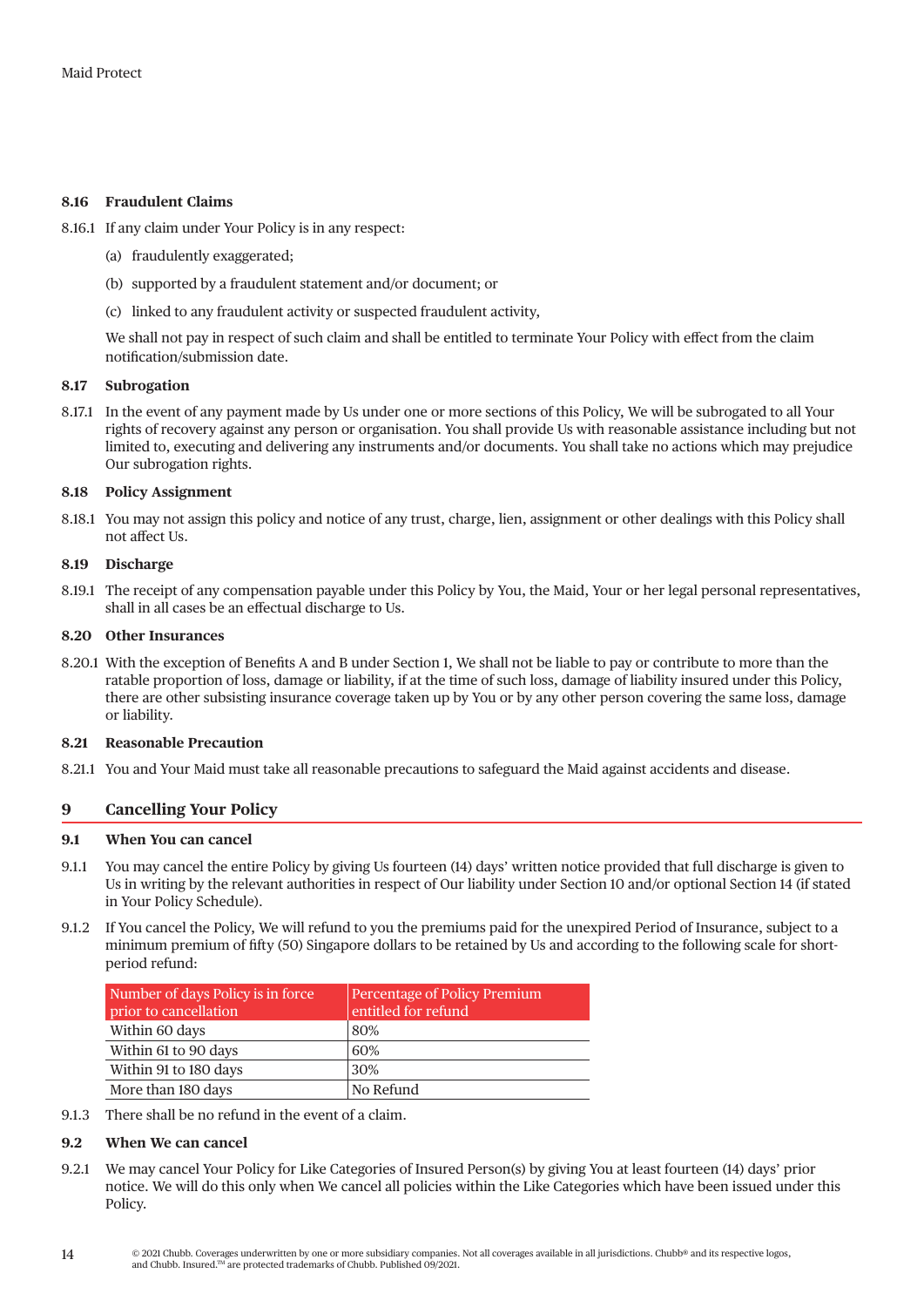## **9.3 Automatic cancellation**

- 9.3.1 Cover under Your Policy will cancel automatically in any of the following circumstances, whichever first occurs:
	- (a) non-payment of premium prior to the commencement of this Policy; or
	- (b) for a Maid who is renewing the work permit under Your employment, the cover ceases immediately after the expiry date of the Maid's current work permit for which the full employment period is covered by this Policy; or
	- (c) for a Maid who is transferring to a new employer, the cover ceases on the date of issue of the new work permit by the Ministry of Manpower of Singapore for the new employer; or
	- (d) for a Maid who is leaving Singapore after the cancellation of the work permit, cover ceases as follow:
		- i. for Section 1, the cover ceases upon the Maid's clearance of the Singapore immigration for departure; or
		- ii. for Sections 10, 12 and 14, the cover ceases upon discharge of the security bond by the relevant authorities or immediately after the Period of Insurance, whichever is earlier; or
		- iii. for other sections not stated above, the cover ceases upon cancellation of the work permit.

#### **10 Claims**

#### **10.1 Procedure for making a claim**

- 10.1.1 Written notice shall be given to Our Claims Department at [www.chubbclaims-dbs.com.sg.](http://www.chubbclaims-dbs.com.sg)
- 10.1.2 If You, or Your legal representative wishes to make a claim, You or they must:
	- (a) complete a claim form (claim forms are available from Us);
	- (b) attach to the claim form:
		- i. original receipts for any expenses that are being claimed;
		- ii. any reports that have been obtained from the police, a carrier or other authorities about an accident, loss or damage;
		- iii. any other documentary evidence required by Us under Your Policy;
		- iv. police investigation outcome in the event of a road traffic accident.
	- (c) provide Us with the completed claim form and accompanying documents within thirty (30) days of the Event(s) taking place which gives rise to a claim; and
	- (d) give Us at Your, or Your legal representative's expense all medical and other certificates and evidence required by Us that is reasonably required to assess the claim.
- 10.1.3 We may have You medically examined at Our expense when and as often as We may reasonably require after a claim has been made. We may also arrange an autopsy if We reasonably require one.

#### **10.2 Processing and payment of claims**

- 10.2.1 We will take all reasonable steps to pay a valid claim promptly.
- 10.2.2 We will pay all benefits amount under Your Policy to You. In the event of Your death, We will pay the amount to Your estate.

#### **10.3 Making claims after Your Policy is cancelled**

10.3.1 If Your Policy is cancelled this does not affect Your rights to make a claim under Your Policy if the Event(s) occurred before the date of cancellation.

## **11 Your Duties To Us**

#### **11.1 Duty of Disclosure**

11.1.1 You must fully and faithfully disclose all facts which You know or should know. Otherwise, the Policy may be void.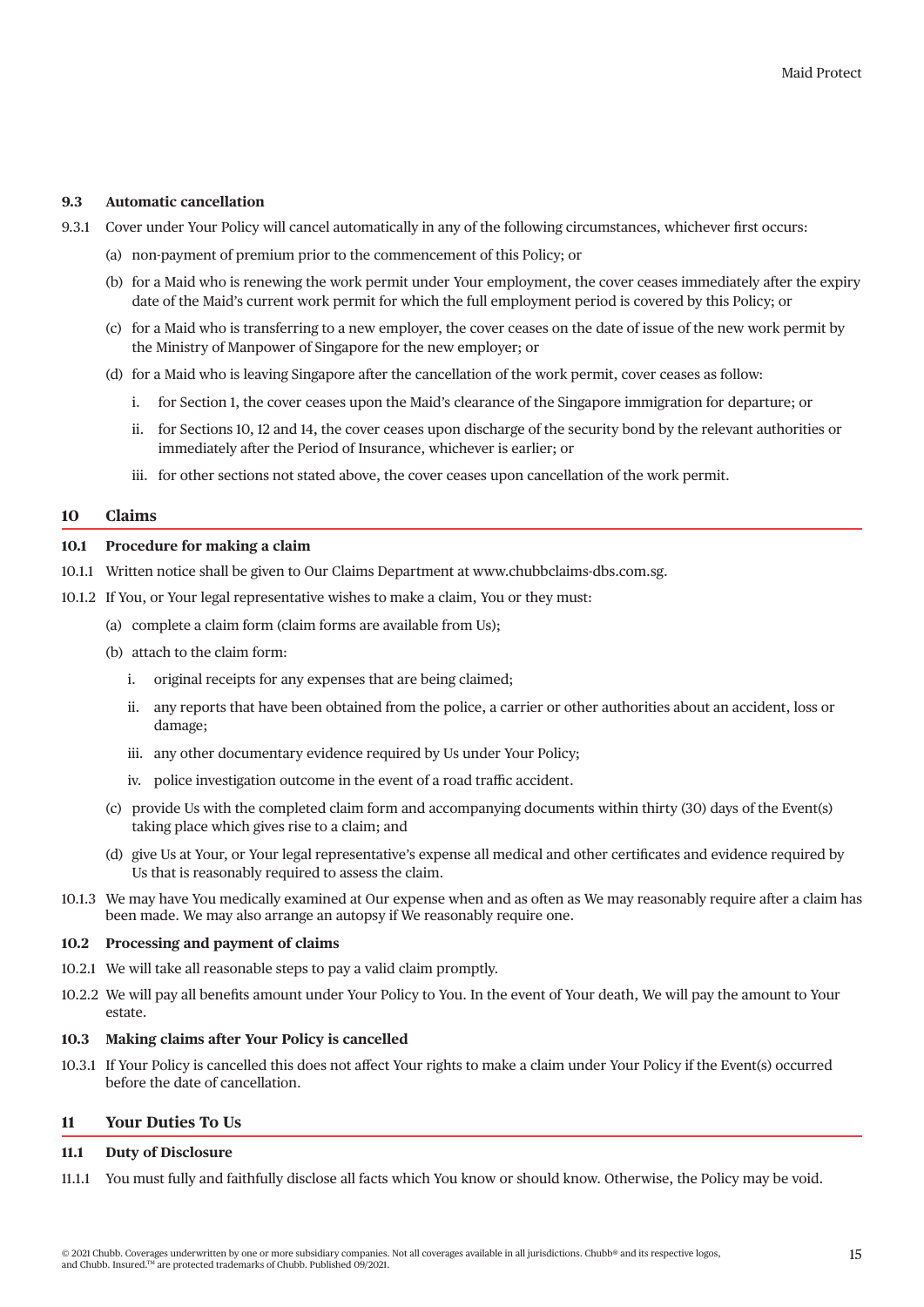## **11.2 Consequences of Breach of Duty, Fraud or Misrepresentation**

- 11.2.1 We may refuse to pay a claim either in whole or in part, if You:
	- (a) breach the duty of disclosure;
	- (b) make a misrepresentation to Us before or at the time Your Policy was entered into;
	- (c) breach a provision of Your Policy;
	- (d) make a fraudulent claim under any policy of insurance; or
	- (e) engage in any act or omission which under Your Policy You are required to notify Us of, but You failed to do so.

## **12 Third Parties**

**12.1** With the exception of the Maid, the Maid's legal representative or any other person appointed by Controller of Work Passes to act on behalf of the Maid or the Maid's legal representative, a person who is not a party to Your Policy contract shall have no right under the Contracts (Rights of Third Parties) Act to enforce any of its terms.

## **13 Payment Before Cover Warranty**

- **13.1** Notwithstanding anything herein contained but subject to Clause 13.3, it is hereby agreed and declared that the total premium due must be paid and actually received in full by Us on or before the Commencement Date.
- **13.2** In the event that the total premium due is not paid and actually received in full by Us on or before the Commencement Date, no benefits whatsoever shall be payable by Us.
- **13.3** For any Policy where We agree that payment of the premium is to be made by credit card/debit card or bank GIRO deduction, the submission of a complete and properly signed Direct Debit Authorisation form (or such other forms as may be required by the card centre, bank or Us) to Us on or before the Commencement Date shall be deemed to be payment received by Us, subject to Clause 13.4.
- **13.4** In the event of any rejection by the card centre or the bank of the Direct Debit Authorisation form (or any such form referred to in Clause 13.3 or any inability by Us to obtain payment of the premium by credit card or GIRO deduction due to any reason, We shall allow up to three (3) attempts for the charge and deduction of the outstanding premiums from the relevant card centre or bank. Should such attempts fail for any reason, Your Policy shall be deemed to be cancelled immediately effective from the day of the month when premium was due and unpaid, and no benefits shall be payable by Us. We will inform You of the cancellation by sending a notice in writing to Your address or email address on file. Any payment received thereafter shall be of no effect whatsoever on the cancellation of Your Policy.

#### **14 Special Conditions**

#### **14.1 Payment of Benefits**

- 14.1.1 You cannot be covered under more than one (1) Maid Protect Policy for any one (1) Maid. If You are covered under more than one (1) such Policy, We will consider You to be covered under the Policy which provides the highest benefits. Where the benefits under any additional Policy are identical, We will consider You to be insured under the Policy first issued. All policies not recognised by Us shall be cancelled.
- 14.1.2 Except as specifically stated in Your Policy, benefit amounts are payable in addition to any other insurance benefits to which You may be entitled.

#### **14.2 Refund of Premiums**

14.2.1 Upon cancellation of the Policy in accordance with Clause 9, We will refund to the Nominated Account any unused premium paid.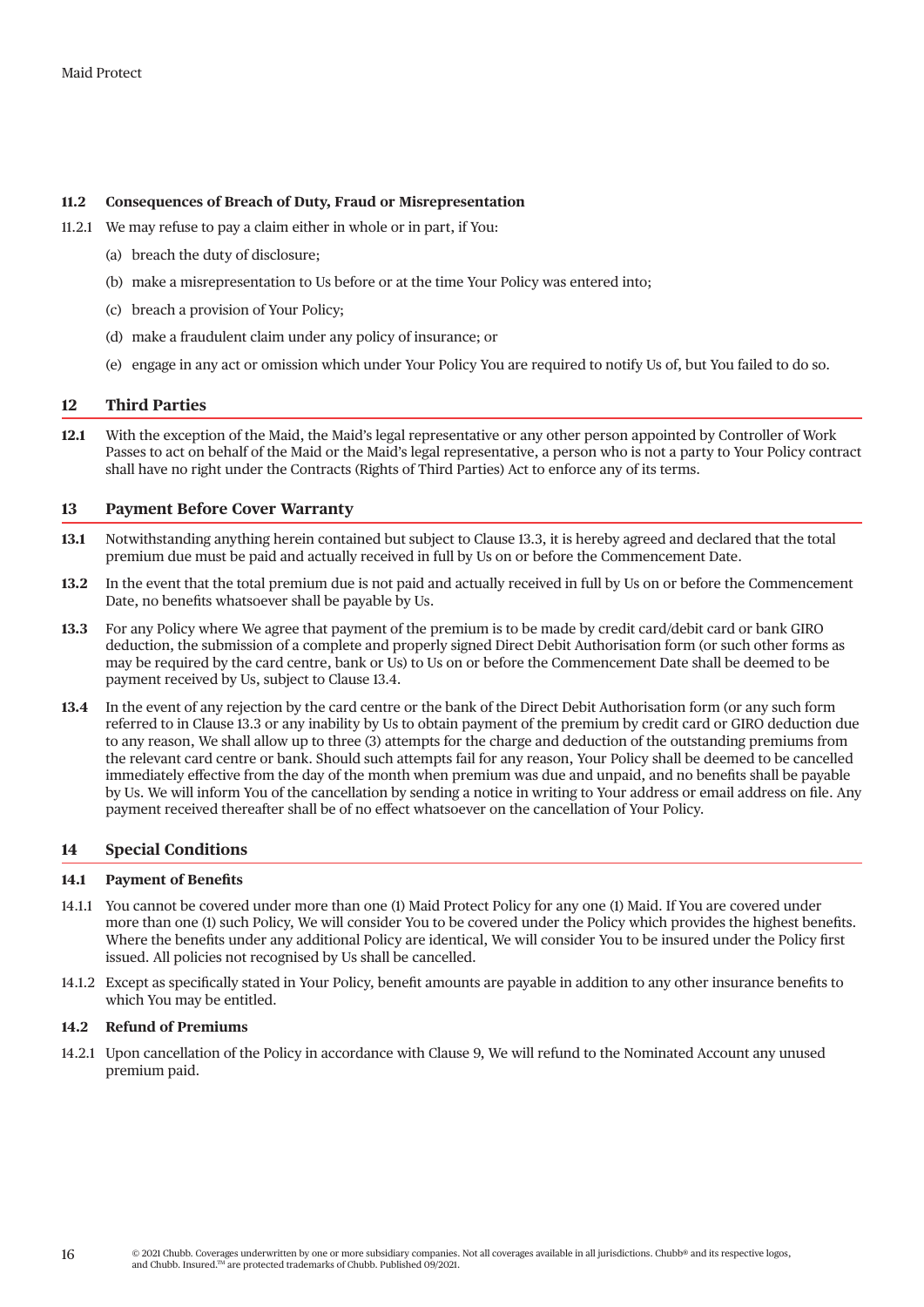This page is left blank intentionally.